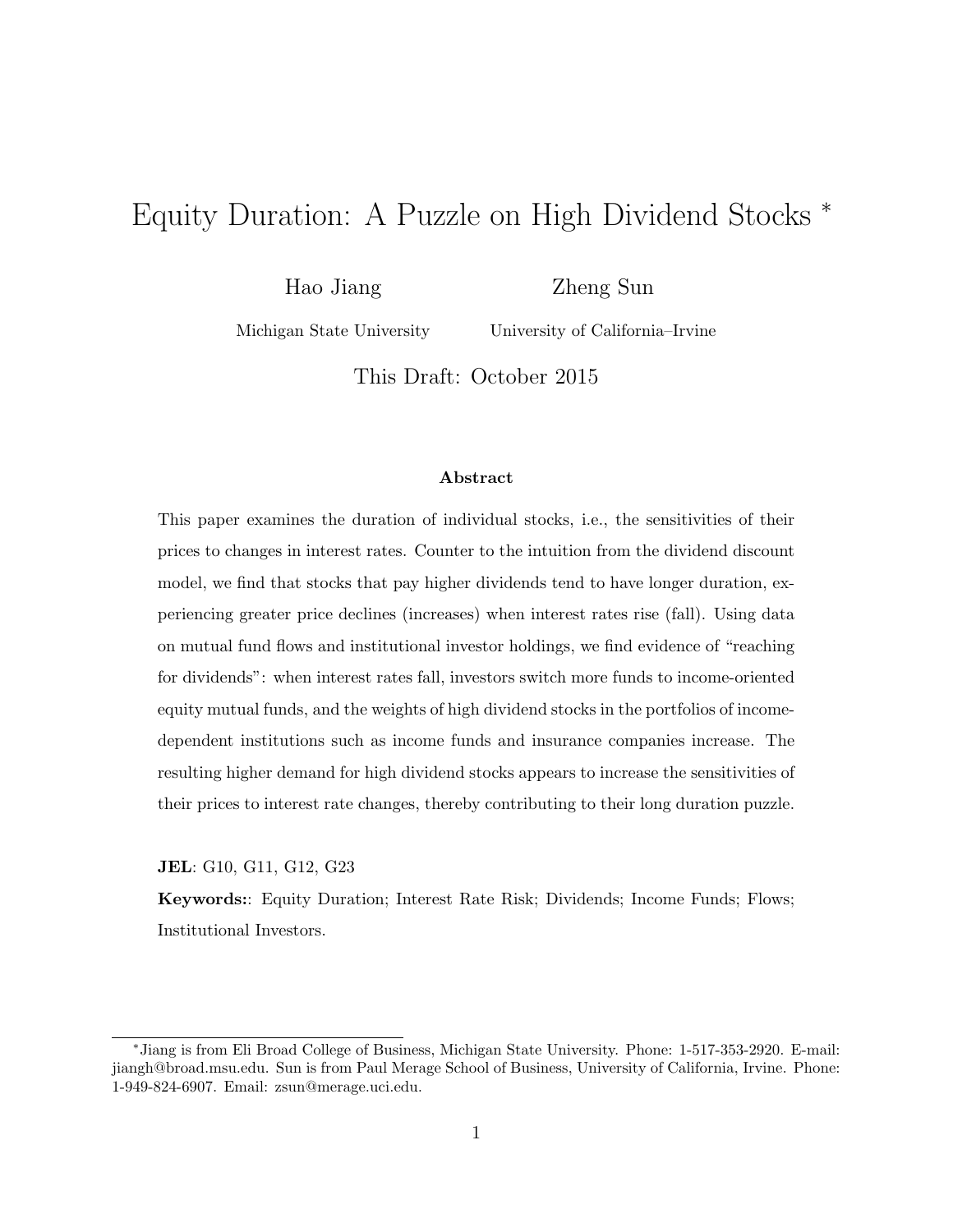## 1 Introduction

Central banks around the world have been rushing to lower interest rates to uncharted territories. The globally universal accommodative monetary policies have created an ultra-low interest rate environment. Between December 2014 and May 2015, approximately \$2 trillion long-term sovereign debt was trading at negative yields (Bank for International Settlements, 2015). In the U.S., the Federal Funds Rate has hovered around zero for more than six years since 2009, with long-term nominal and real interest rates (yields on 10-year Treasury notes and Treasury Inflation-Indexed Security) diminishing to merely 2.16% and 0.33% in May 2015, respectively. Across the investment community, the ultra-low interest rates near the zero lower bound heighten the concern for interest rate risk when central banks "normalize" the monetary policy, which has important implications for investors' asset allocation decisions.

Despite the pressing need to understand the impact of changes in interest rates on the value of financial assets, empirical literature on equity duration has been limited. This study proposes to fill the gap. In particular, we build on the intuition from popular valuation models such as the dividend discount model and test if stocks with lower dividends have longer duration, i.e., larger sensitivities in prices to changes in interest rates. To gain intuition, we may view a common stock as a claim to a portfolio of future cash flows like a series of zero-coupon bonds. High-growth firms tend to have lower dividend payouts but higher future growth rates, which skew the distribution of their cash flows towards the most distant future. In contrast, firms with higher dividend payouts tend to have lower retention ratios and lower future growth rates; the distribution of their cash flows is relatively denser in the closer future. As a result, the valuation model predicts that duration, which is the weighted average maturity of the series of zero-coupon bonds, tends to be longer for stocks with lower dividend payouts.<sup>[1](#page-1-0)</sup>

We empirically examine this prediction by computing value-weighted returns to portfolios of stocks formed on the basis of their dividend to price ratios (dividend yield), and estimating their empirical duration as the percentage price increase associated with a one-percent decline

<span id="page-1-0"></span><sup>&</sup>lt;sup>1</sup>In Section [3,](#page-8-0) we formalize this intuition.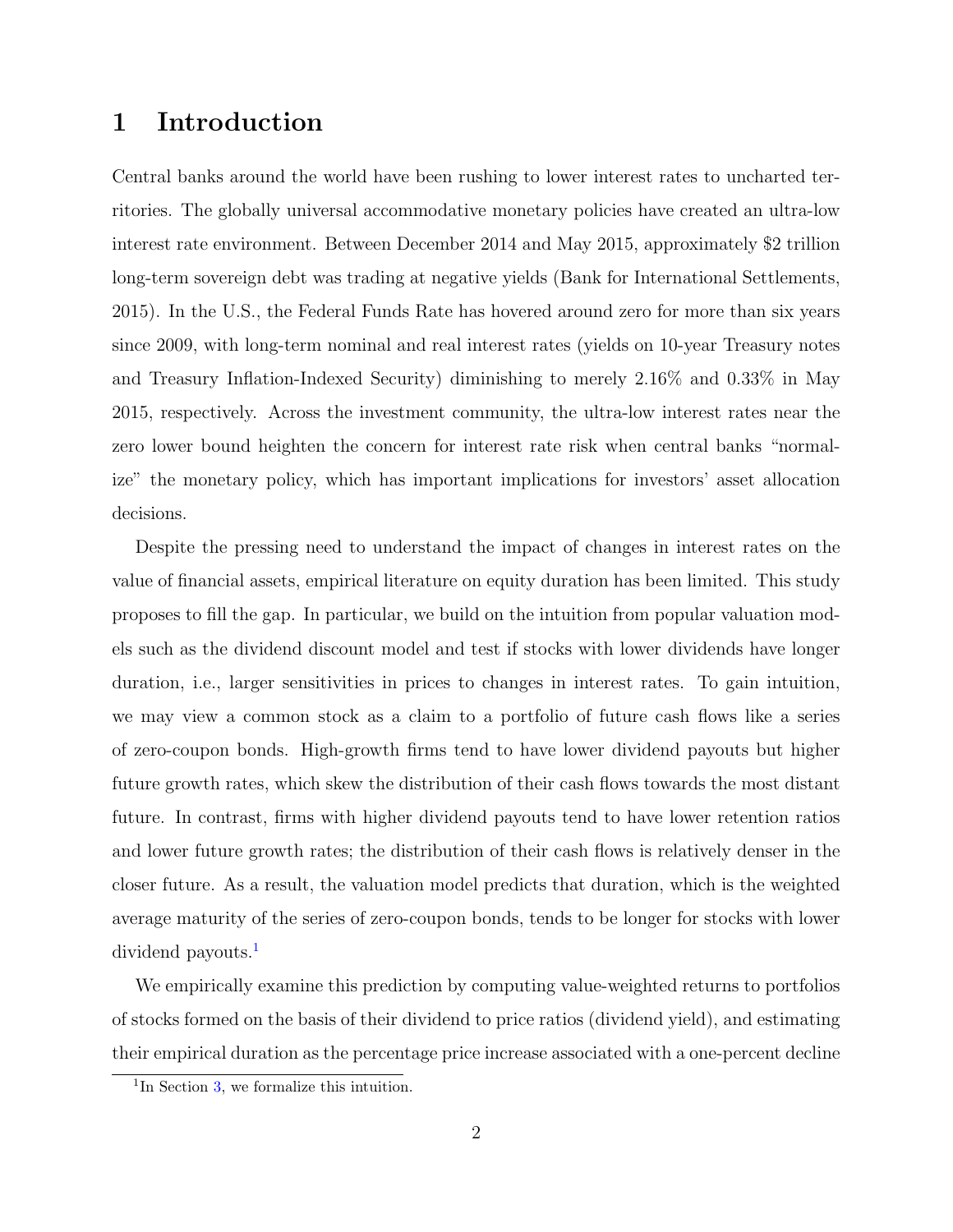in interest rates (e.g., yields on 10-year Treasury notes). Our results indicate that during the period from 1963 to 2014, ceteris paribus, when interest rates decline by 1.00%, high dividend stocks tend to experience an increase in returns by 1.35%, whereas low dividend stocks tend to have a decrease in returns by 1.12%, with both effects statistically significant at the 1% level. The difference in estimated duration between high and low dividend stocks is 2.46 with high statistical significance. Using dividend payout ratios (dividends divided by book equity) as an alternative measure of dividend payments, we obtain a similar pattern. These results indicate that contrary to the intuition from the valuation model, high dividend stocks appear to have longer duration.

The longer duration of high dividend stocks does not simply reflect the possibility that they may have higher stock market beta. In our estimation of equity duration, we control for the influence of aggregate stock market movements. In fact, over our sample period, high dividend stocks tend to have lower stock market beta. In an alternative specification, we also control for other commonly used stock market factors that drive the comovement in stock prices, such as the size, value, and momentum factors (see, e.g., Fama and French, 1993; Jegadeesh and Titman, 1993). The long duration of high dividend stocks remains economically large and statistically significant in this alternative specification. Moreover, despite the highly volatile correlation between aggregate stock market and bond market returns ranging from very negative to very positive (e.g., Baele, et al., 2013; Campbell, et al., 2013) the long duration of high dividend stocks remains stable in the past five decades.

As another illustration, Figure [1](#page-27-0) shows the market-adjusted returns to high and low dividend stocks during the episode of "taper tantrum." In the press conference concluding the two-day Federal Open Market Committee Meeting on 19 June 2013, the Federal Reserve Chairman Ben Bernanke expressed optimism about economic conditions and suggested a reduction in purchases of long-term bonds by the Fed (as one of its tools for accommodative monetary policy) later in 2013: "[T]he Committee currently anticipates that it would be appropriate to moderate the monthly pace of purchases later this year." Shocked by this news, long-term interest rates ascended, with, e.g., the yields on 10-year Treasury notes jumping up from 2.00% to 2.33% from 18 June to 19 June 2013. On the same day, high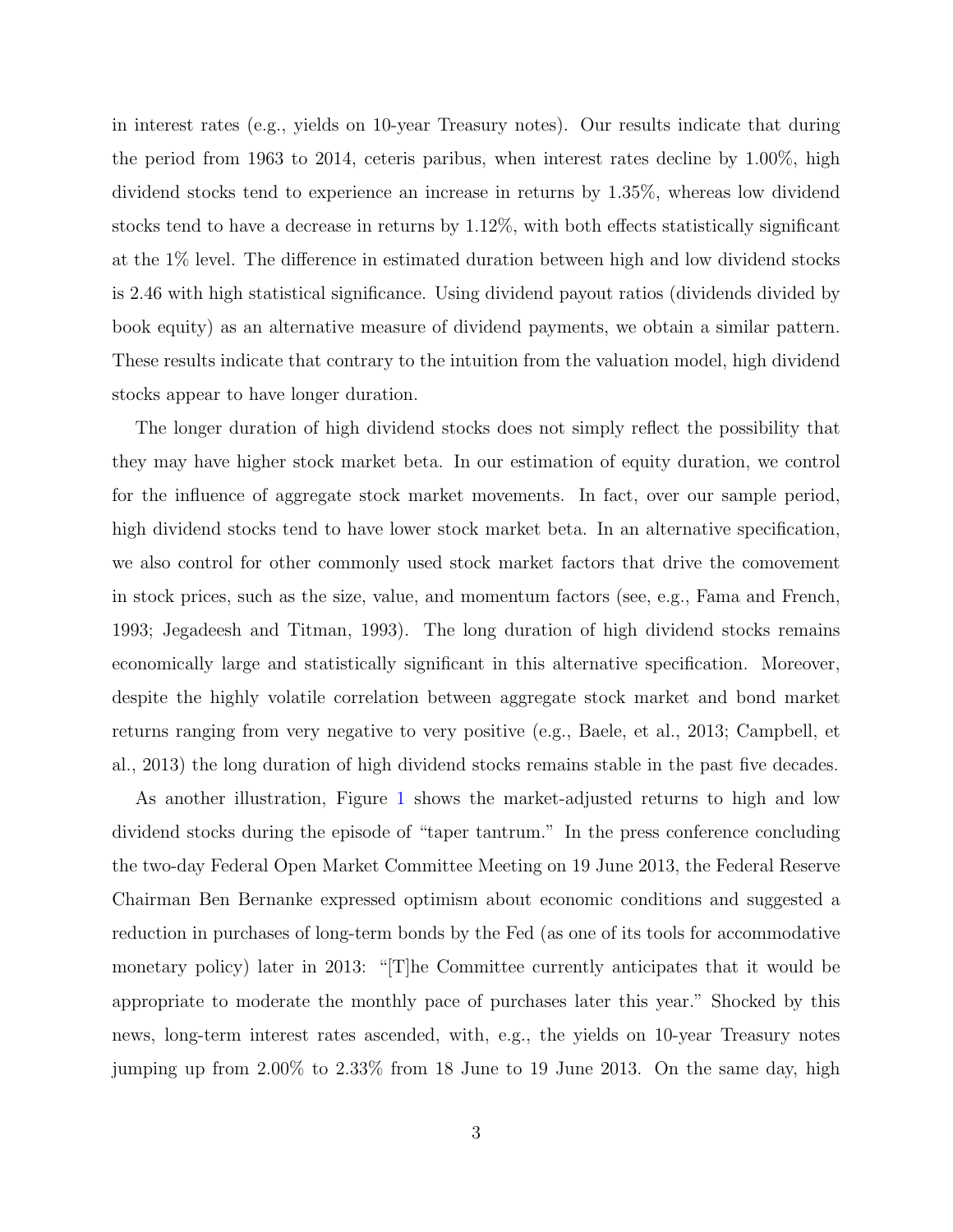dividend stocks tumbled more than the aggregate stock market, whereas low dividend stocks increased in value relative to the stock market. The spread in daily market-adjusted returns between high and low dividend stocks is 67 basis points (bps) for dividend yield-sorted portfolios and 97 bps for dividend payout-sorted portfolios. The evidence from this natural experiment illustrates the longer duration of high dividend stocks.

What accounts for the high duration of high dividend stocks? The popular dividend discount model does not take into account the effect of uncertainty on stock prices. If firms with less volatile cash flows tend to retain less of their earnings and distribute more to shareholders, high dividend stocks may enjoy lower discount rates (due to lower cash flow volatility) that penalize less the contribution of their more distant cash flows to their market value. The resulting larger share of more distant cash flows in the firm value then implies a longer duration of high dividend stocks. To examine this conjecture, we use stock price volatility as a proxy for the cash flow volatility and test for its influence on the duration of high dividend stocks. Our results indicate that after controlling for the influence of volatility, the longer duration of high dividend stocks remains large and statistically significant.

From a related perspective, less profitable firms may have weaker ability to pay dividends. If less profitable firms have higher likelihood of falling into distress, i.e., lower distance to default, their cash flows can have shorter duration. We evaluate this possibility by computing a firm-level distance to default measure based on the Merton (1974) model. We find strong evidence that controlling for the distance to default, high dividend stocks still have longer duration than low dividend stocks. Hence, these results reinforce the long duration puzzle for high dividend stocks.

What is special about dividend payout in and of itself? In the pioneering paper by Miller and Modigliani (1961), dividend policy is irrelevant to a firm's value in the world with uncertainty but perfect capital markets, because investors are indifferent between the income (dividend) and capital gain components of returns. The intuition is straightforward: in the idealized capital market, investors can transform income to capital gain and vice versa without costs according to their own preferences; as a result, dividends play no special role in driving investor demand. In real capital markets with frictions, however, the transformation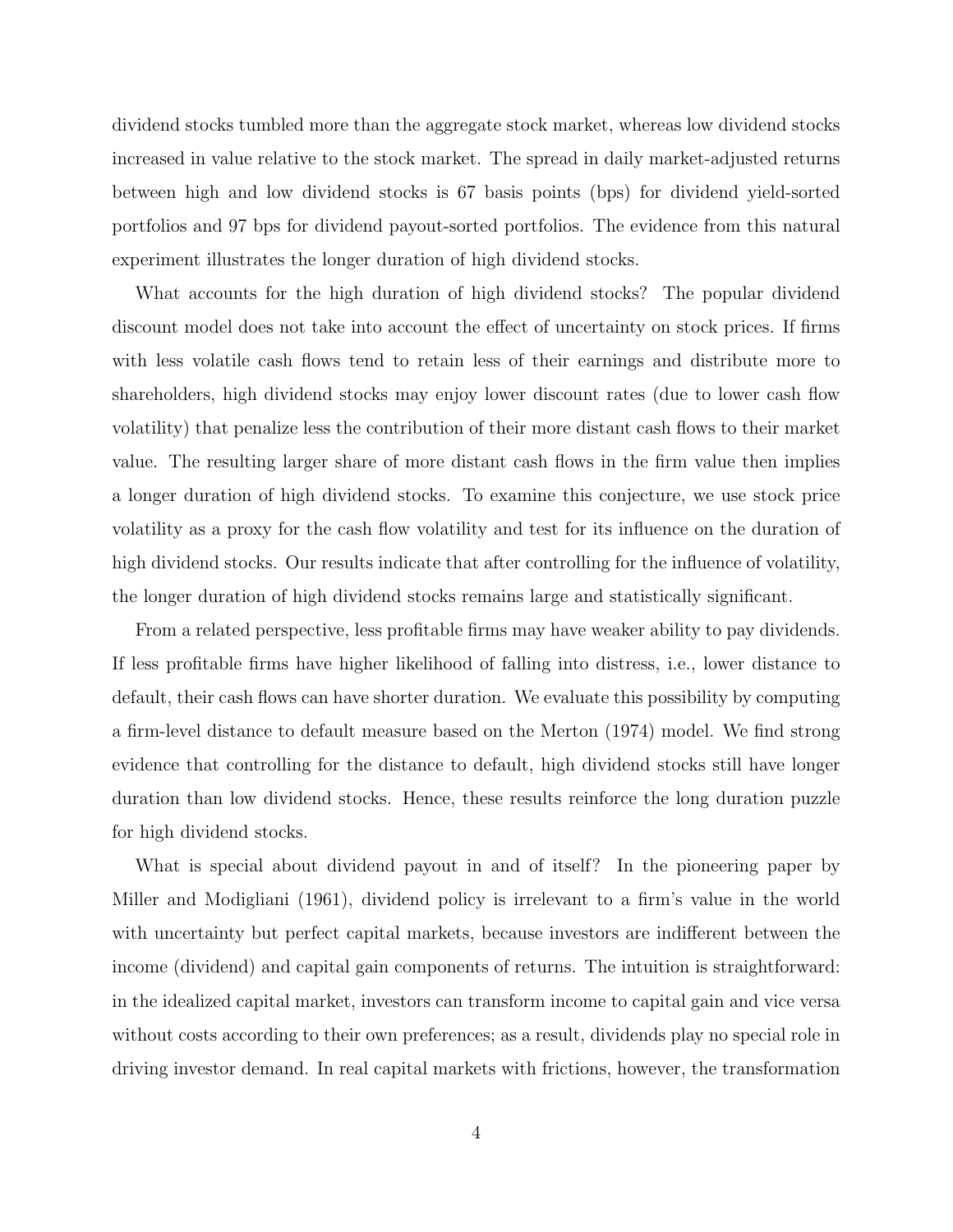between income and capital gains incurs transaction costs. For investors demanding regular income streams over a long period, e.g., retirees who demand regular monthly income flows to finance their desired consumption plans in the next 15 years, the income component of returns, i.e., the dividend yield, may have desirable attributes that attract their demand.

A natural place for investors to gain income-driven assets is the bond market. In particular, long-term bonds may have special advantages for long-horizon investors with relatively well defined income demand. The ability of long-term bonds to finance future consumption streams, however, depends on the level of interest rates. Under the environment with persistently low interest rates (e.g., nominal and real interest rates hovering slightly above zero in the current extremely accommodative monetary policy regimes), long-term bonds tend to lose their superior long-term investment value. A greener pasture for income-oriented investors in such an environment may be dividend paying stocks, especially those with high dividend yields that offer sufficiently powerful income streams to support desirable consumption plans. We argue that this hypothesis of "reaching for dividends" in a low interest rate environment is an important contributor to the longer duration of high dividend stocks.

Delving into this hypothesis, we exploit a comprehensive data set of quarterly institutional investor holdings of U.S. equities from 1980 to 2014 to study their portfolio decisions of high and low dividend stocks under different interest rate environments. This data set, available to us due to the Securities and Exchange Commission's required 13F filings, allows us to classify institutions according to their legal types into banks, insurance companies, mutual funds, investment advisors, and others (pension funds, endowments and others) at the level of individual investment companies. We find that under high interest rate environments (top 20% of quarters with high long-term interest rates), all five types of institutions tend to underweight high dividend stocks in their portfolios relative to the market, in line with the idea that institutional investors tend to prefer share repurchases to dividends as distributions. Under low interest rate environments (bottom 20% of quarters with low long-term interest rates), however, the institutional aversion to high dividend stocks universally shrinks, with mutual funds and insurance companies tending to overweight high dividend stocks in their portfolios relative to the market. This pattern is particularly pronounced for mutual funds: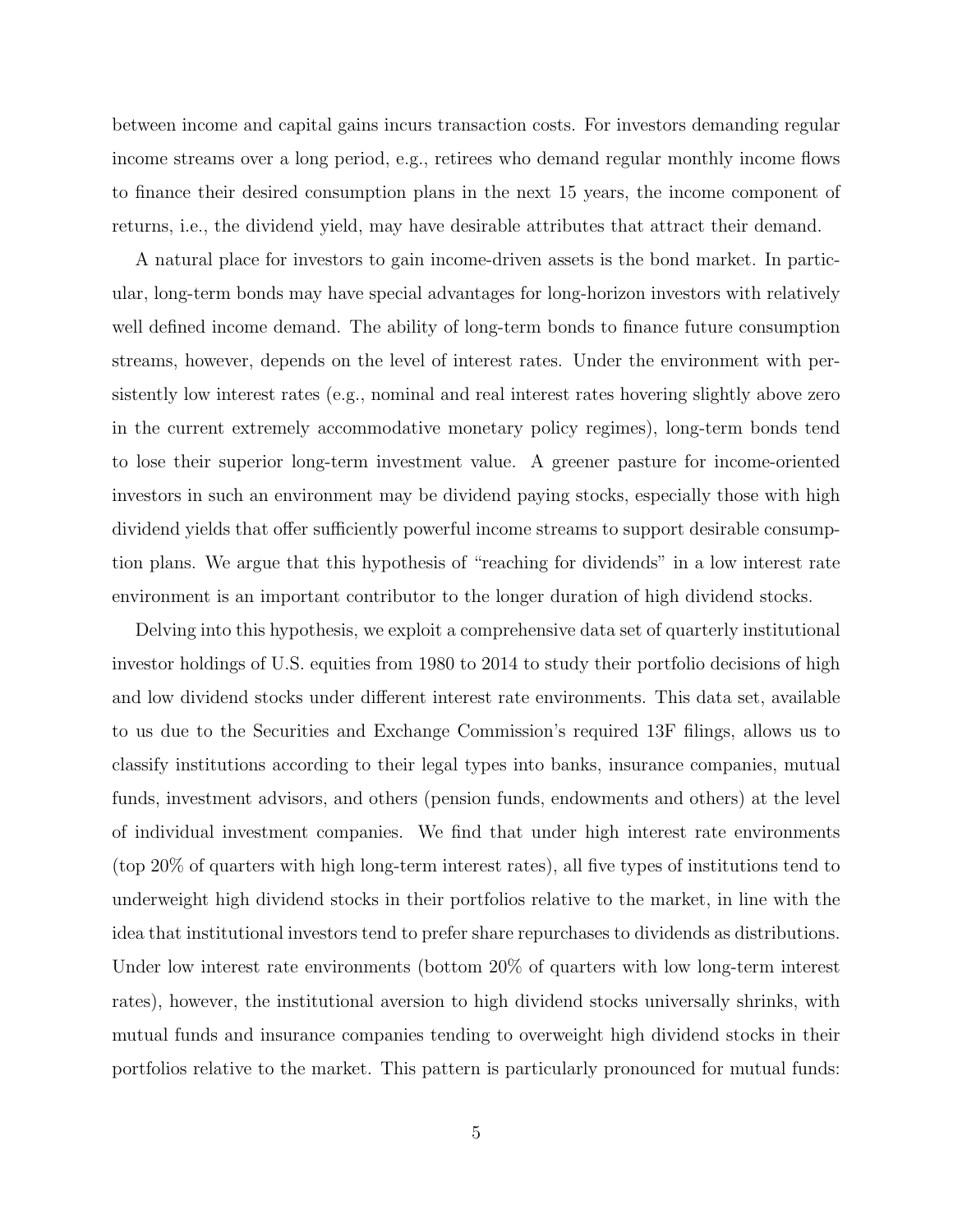when interest rates are high, they underweight high dividend stocks by more than 4% relative to the market portfolio; however, when interest rates are low, they overweight high dividend stocks by more than 2% relative to the market.

Among mutual funds, income-oriented equity funds are natural buyers of high dividend stocks. We find that the aggregate preference for high dividend stocks by mutual funds appears to be driven by the behavior of income funds. First, over 1963 to 2014, mutual fund investors send disproportionately more money to income funds when interest rates are low. The time-series correlation between excess flows into income funds over those into the entire equity funds and long-term interest rates is -50% and highly statistically significant. This impetus for the expansion of income funds within the mutual fund sector due to fund flows is important for the aggregate preference of mutual funds for high dividend stocks. Second, income funds as a group appear to more aggressively overweight high dividend stocks when interest rates are lower. Despite their overall tilting toward stocks with higher dividends, when interest rates are high, income funds on average underweight stocks in the top quintile with the highest dividend yields by 1.3% relative to the market, but overweight stocks in the fourth quintile with high dividend yields by 5%. When interest rates are low, income funds overweight stocks with the highest dividend yields in the top quintile by 4.5% and those in the fourth quintile by 9.3% relative to the market.

What may be driving this change in the behavior of income fund managers across different interest rate environments? Our analysis of flows across income funds indicates that flows are sensitive not only to net fund returns but also to their dividend yields, and the influence of dividends on fund flows depends crucially on the level of interest rates. In particular, when interest rates are low, the tournament for clients' money among income funds rewards funds' ability to generate income (dividends), incremental to their ability to generate total return. The pressure of competition naturally leads income funds to reach further for dividends in low interest rate environments.

This tilting in the demand for high dividend stocks when interest rates fall to a lower level can impact the prices of high dividend stocks, increasing their sensitivities to interest rate changes. As an illustration of this view, we form portfolios on the basis of dividend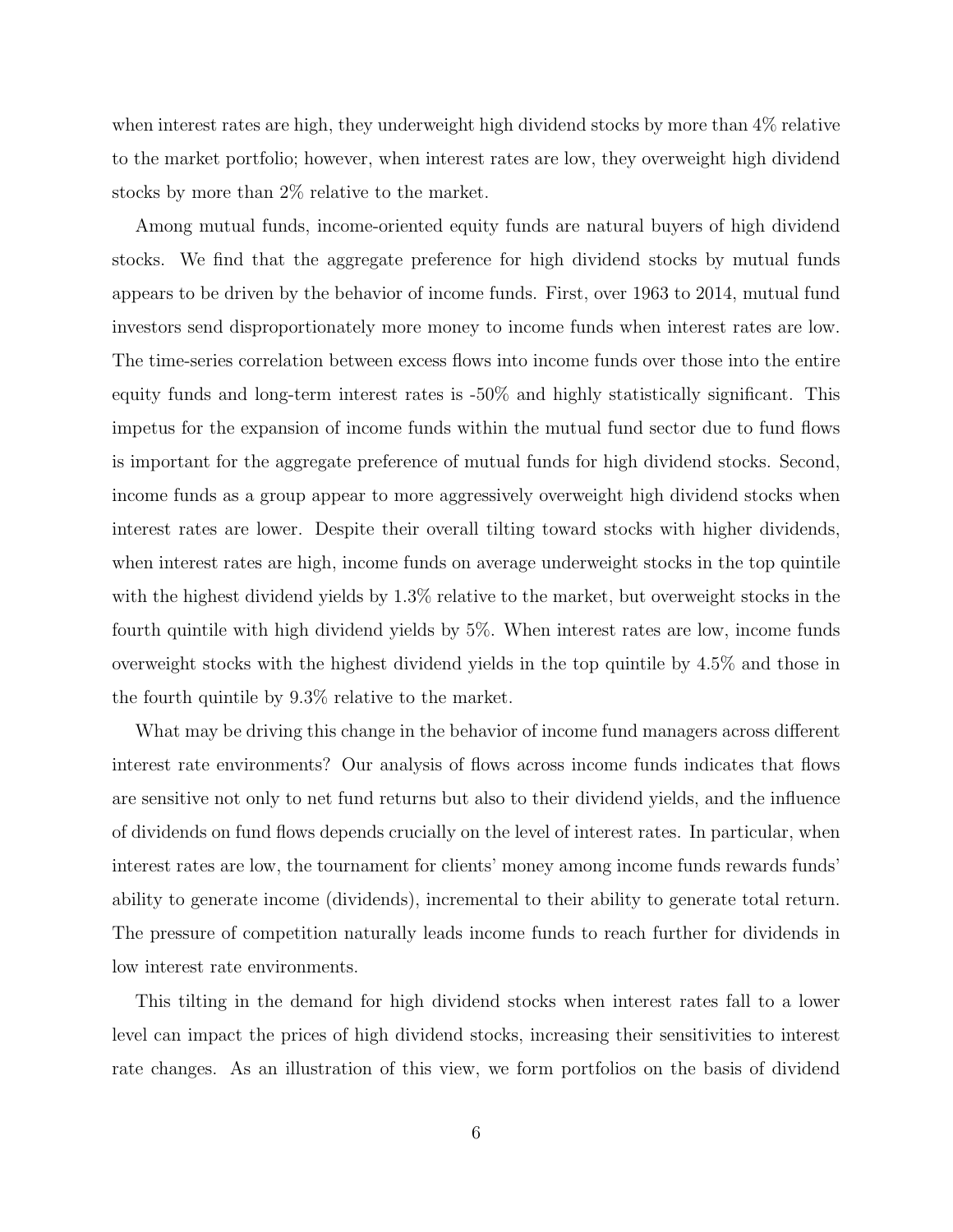yields and the weights of stocks in the income fund portfolio in excess of those in the market portfolio. We find that, for high dividend stocks, stocks with high income fund holdings tend to have duration longer than those with low income fund holdings by 1.24 years. That is, when interest rates decline by 1%, the prices of high dividend stocks with high income fund holdings on average increase by an additional 1.24% relative to those of high dividend stocks with low income fund holdings. This result shows that "reaching for dividends is an important contributor to the high duration puzzle of high dividend stocks.

The rest of this article is organized as follows. Section 2 reviews the related literature. Section 3 starts with a motivating theoretical framework for our empirical design and then introduces the data and sample. Section 4 presents a long duration puzzle for high dividend stocks. Section 5 studies investor demand for high dividend stocks and the resulting impact on their duration. Section 6 includes robustness tests and Section 7 concludes.

## 2 Related Literature

The literature on equity duration is scarce. Earlier studies of equity duration (e.g., Lanstein and Sharpe (1978); Cornell (1999)) emphasize the connection between stock market beta and duration, and point to the importance of controlling for the exposures to aggregate stock market when estimating equity duration. Sharing with us a common theme on firmlevel equity duration, Dechow, Sloan, and Soliman (2004) follow a different route with a different focus. They construct a measure of implied equity duration for individual firms, using the formula of Macaulay duration as the weighted average of the time to the receipt of prospective cash flows on the firms' common shares. Their main innovation is to exploit financial statement analysis to create a forecasting model for individual firms' future cash flows, which leads to an estimate of the firms' imputed equity duration. They then explore how duration risk may be priced in the cross-section of stock returns. We instead use an empirical approach to estimate firms' equity duration, and examine the actual behavior of equity duration from the perspective of an equity valuation model. Identifying a long duration puzzle for high dividend stocks, we explore the market force contributing to this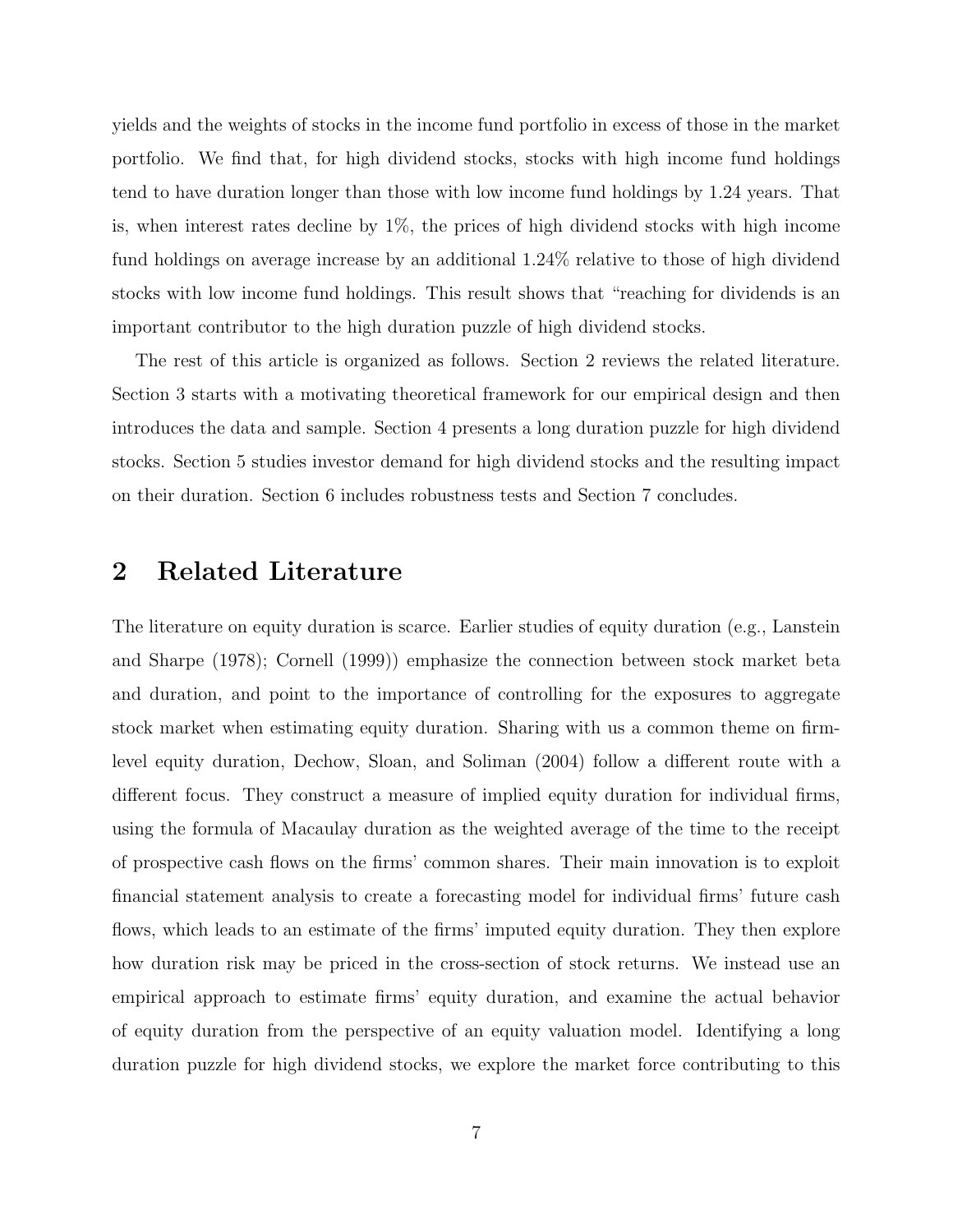puzzle and flesh out new evidence on "reaching for dividends."

Our study contributes also to several other strands of literature. First, it extends the growing literature that studies the comovement between aggregate stock and bond markets. This literature emphasizes the time-varying nature of stock and bond correlations (e.g., Baele, et al., 2010; Campbell, et al., 2013). Our study focuses on the cross-section of stocks. In our empirical estimation of equity duration, we use various specifications that control for aggregate stock market movements, and other commonly used broad return factors such as the value, size and momentum factors. This design allows us to focus on the heterogeneity of interest rate exposures across stocks, after we tease out the common variation in stock returns due to their exposures to equity risk. The rich information from individual stocks can provide useful information to better understand the determinants of equity duration. Therefore, our work can be an important extension of this literature.

Second, there is a new but growing literature on equity yields (see, Binsbergen and Koijen, 2015 for an excellent review). So far this literature focuses primarily on a few major stock indices for a short period due to data limitation. Our study of the behavior of equity duration for the broad cross-section of stocks over a long time span can provide a micro-foundation to better understand the price of equity duration.

Third, our paper builds on the earlier literature on the interest rate elasticity of stock prices and extends the literature on inflation risk in equity markets. Specifically, Haugen and Wichern (1979) provide an analytic framework for interest rate elasticity of both bonds and stocks. They recognize that the notion of duration can be quite useful for understanding movements in bond and stock prices. Our study can be viewed as building on their analytic results and pioneer important drivers of the actual behavior of equity duration. Moreover, our focus on the interest rate sensitivities of stock prices makes our study related to but distinct from the large literature on how inflation influences stock prices (e.g., Fama and Schwert, 1977; Modigliani and Cohn, 1979; Boudoukh and Richardson, 1993; Bekaert and Engstrom, 2010). Simply put, movements in long-term interest rates contain information on the variation in expected inflation, expected future real short-term interest rates, and the term premium that reflects, e.g., compensation for inflation and future interest rate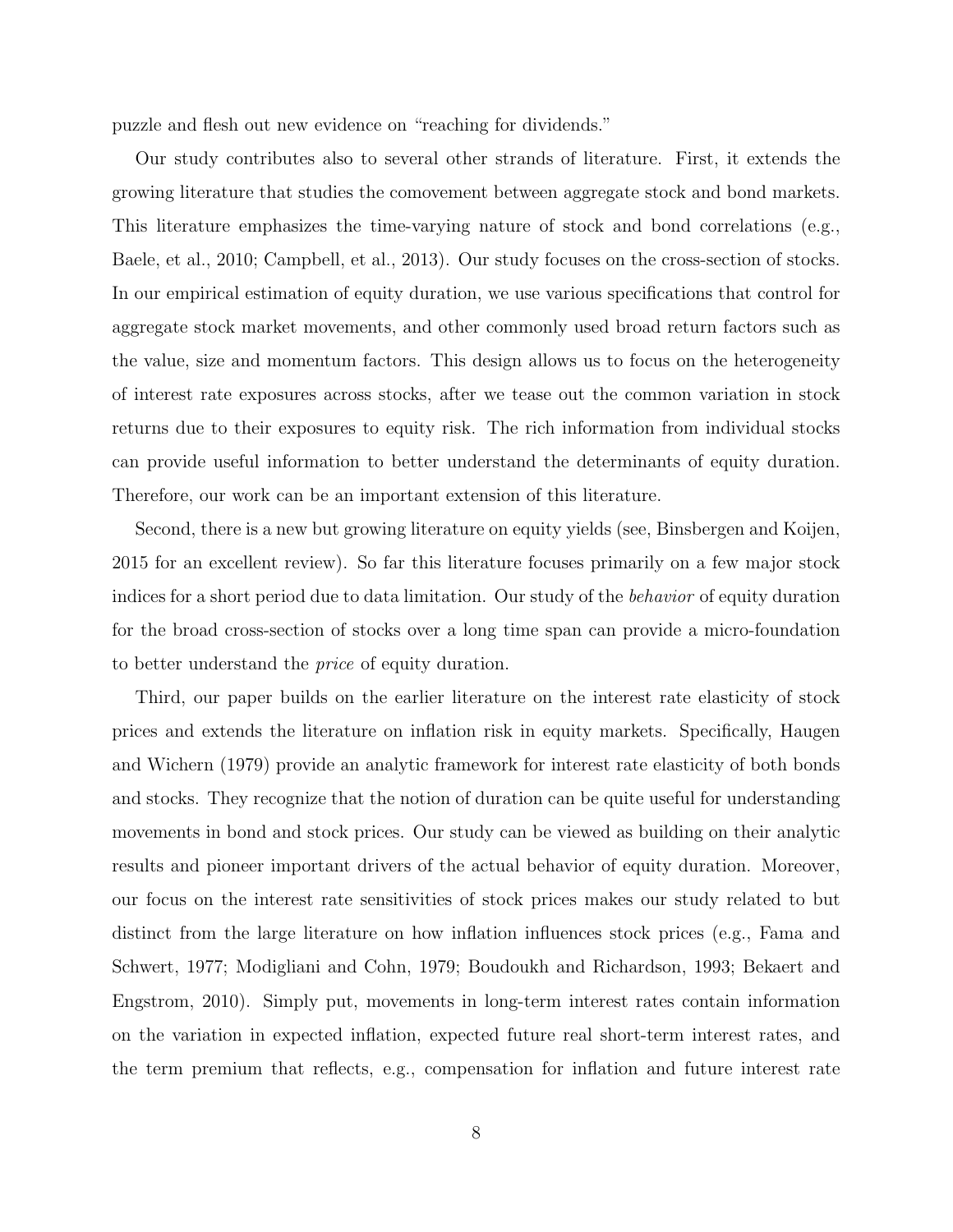uncertainty. As a result, equity duration has distinctive features from equity inflation risk.

Finally, the proposed study contributes to the important literature on how the behavior of institutions impacts asset prices (e.g., He and Krishnamurthy, 2013; Vayanos and Woolley, 2013). To the best of our knowledge, our paper is the first to document how dividend payouts affect the competition among income funds for their clients' money and how the strength of competition among this dimension varies across different interest rate environments. Considering the explosion of mutual fund assets in the past decades and the increasingly important role of monetary policy in asset markets, our paper deepens our understanding of mutual fund behavior and its impact on asset markets.

## <span id="page-8-0"></span>3 Equity Duration: A Motivating Framework

In this section, we set up a framework of equity duration that motivates our empirical analyses, and then introduce the data and empirical methodology.

### <span id="page-8-2"></span>3.1 Equity Duration in Dividend Discount Model

Our notion of equity duration is conceptually similar to the bond duration, which points to both the sensitivities of bond prices to changes in interest rates and the average maturity of a bond's cash flows. Despite the popularity of duration in valuing fixed income securities since the seminal work by Macaulay (1938), equity duration has received much less attention in the literature.<sup>[2](#page-8-1)</sup> In what follows, we start with a simple dividend discount model to gain intuition regarding equity duration.

In the dividend discount model, stock price is determined by:

$$
P_t = \frac{D_{t+1}}{R} + \frac{D_{t+2}}{R^2} + \dots + \frac{D_{t+n}}{R^n} + \dots,
$$

<span id="page-8-1"></span><sup>2</sup>Hicks (1938) notes the striking similarities between the elasticities of the asset value with respect to the discount rate to capitalize the future payments accruing to the asset, and the average maturity, i.e., duration, of these future payments. In his rather general treatment, this notion of elasticities applies well to both bonds and equity. Haugen and Wichern (1974) build on this insight and provide an elaborate analysis of bond and equity elasticities.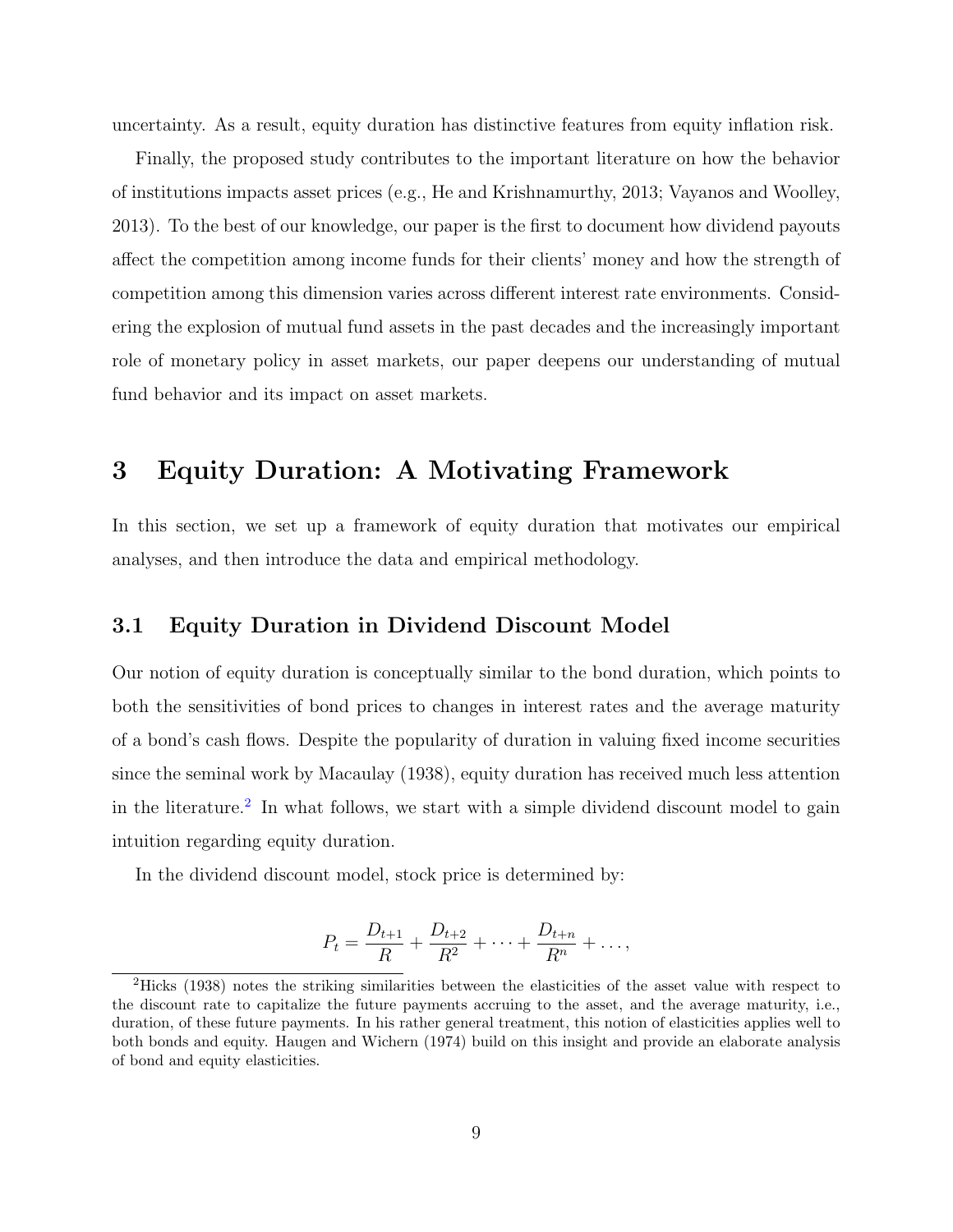where  $P_t$  denotes the stock price at time t,  $D_{t+i}$  is the stock's dividend payment during the period between  $t + i - 1$  and  $t + i$  with i ranging from 1 to  $\infty$ , and R is the discount rate for the stock's dividend payments. The (Macaulay) duration for this stock is defined as follows:

<span id="page-9-1"></span>
$$
Duration_t = \frac{D_{t+1}/R}{P_t} \times 1 + \frac{D_{t+2}/R^2}{P_t} \times 2 + \dots + \frac{D_{t+n}/R^n}{P_t} \times n + \dots
$$
 (1)

If we make the simplifying assumption that the stock's dividend after period  $t$  grows at a constant rate of g such that  $D_{t+1} = (1+g) \times D_t = G \times D_t$ , then we obtain the constant dividend growth valuation:

$$
P_t = \frac{D_{t+1}}{R - G}.
$$

This equation implies that the duration of the stock will be as follows:

$$
Duration_t = -\frac{\partial P_t/P_t}{\partial R/R} = \frac{R}{R - G} = \frac{R}{D_{t+1}/P_t},\tag{2}
$$

and the modified duration,  $Duration_t^m$  which equals  $Duration/R$ , will be determined by:

<span id="page-9-0"></span>
$$
Duration_t^m = -\frac{\partial P_t/P_t}{\partial R} = \frac{1}{R - G} = \frac{1}{D_{t+1}/P_t}.\tag{3}
$$

Equation [\(3\)](#page-9-0) indicates that a stock's modified duration depends critically on its dividend to price ratio. In particular, stocks with higher dividend yields tend to have lower duration. This result is intuitive because stocks with high dividend yields tend to have lower future dividend growth rates  $G$  and/or higher discount rates  $R$ . All else equal, lower dividend growth rates tend to result in smaller magnitudes of dividend payments farther in the future, which implies that the more distant future tends to have lower weights in the stock's weighted average maturity, or duration in Equation [\(1\)](#page-9-1). Similarly, all else equal, higher discount rates imply lower contribution of dividend payments in the farther future to the present value of the stock's dividend stream, which results in lower duration. The prediction of lower duration for high dividend stocks by the dividend discount model conforms well with the well-known relation in fixed income securities: bonds with higher coupon payments tend to lower duration.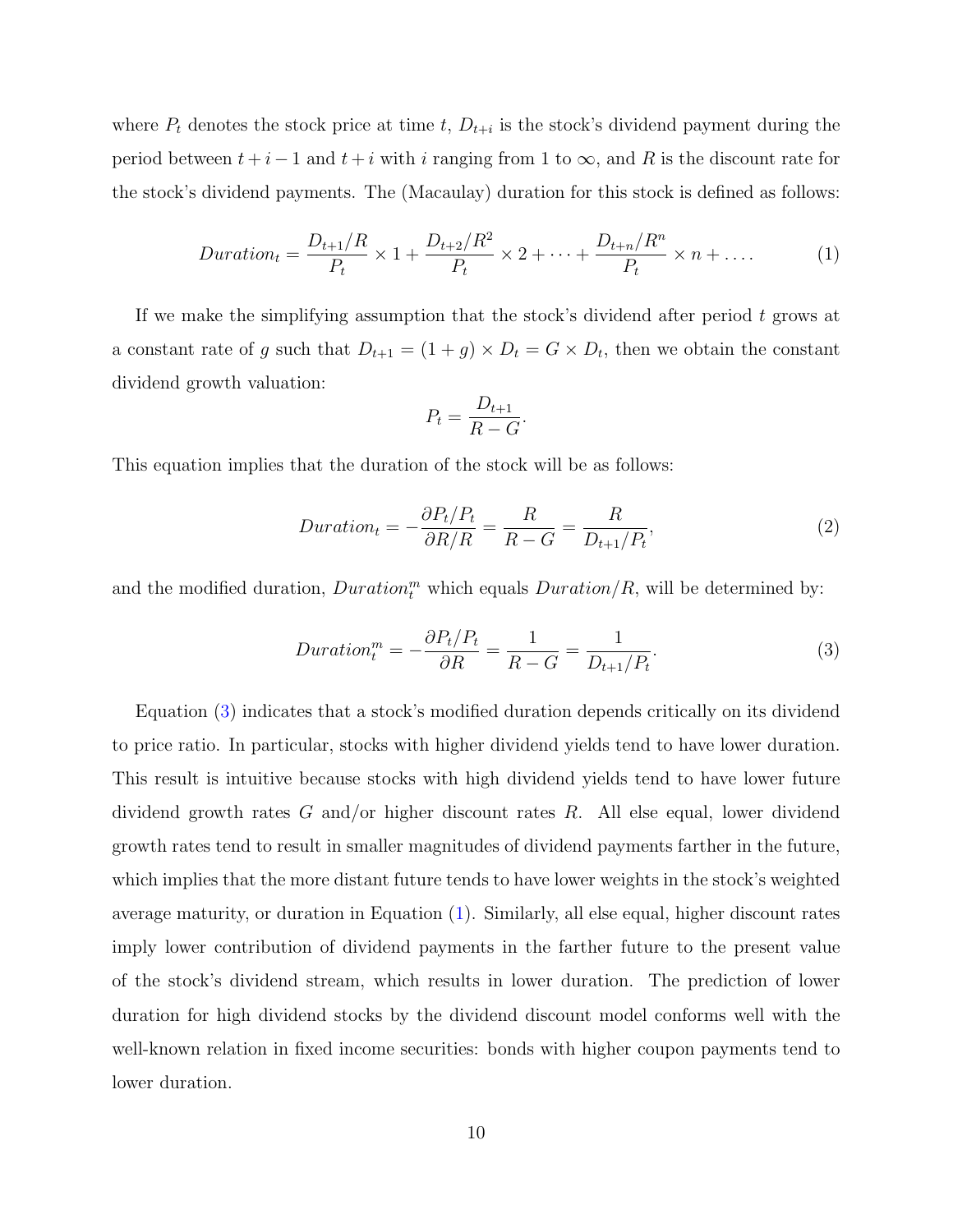Before leaving this subsection, we shall note that whereas we use the special case of a constant dividend growth model to derive an exact formula of equity duration, the qualitative relation between the timing of dividend payments and equity duration is rather general.<sup>[3](#page-10-0)</sup> Moreover, our empirical tests should not be viewed as literally testing the constant dividend growth model.

### 3.2 Empirical Methodology and Data

Guided by the intuition of the dividend discount model, we estimate the empirical (modified) duration for an asset i by performing the following regression:

<span id="page-10-1"></span>
$$
R_{i,t} - R_{f,t} = \alpha + \text{Duration} \times (-\Delta \text{Interest}_t) + \beta \times \text{Factor}_t + \epsilon_{i,t}, \tag{4}
$$

where  $R_{i,t}$  is the return to asset i in month t,  $R_{f,t}$  is the one-month Treasury bill rate in month t,  $\Delta Interest_t$  is the change in long-term interest rates, and  $Factor_t$  is the return to stock market factors in month t. Consistent with the convention in bond duration, we use the negative of  $\Delta Interest_t$  in our regression so that the our *Duration* estimate can be interpreted as the percentage decrease in prices associated with a one-percent increase in interest rates. In our baseline specification, we use the excess return to the aggregate stock market portfolio as the return factor. We augment the market factor with the size and value factors from the Fama and French (1993) model and the Jegadeesh and Titman (1993) momentum factor as an alternative specification. To proxy for long-term interest rates, we use the yields on 10-year Treasury notes. Our results are robust to alternative interest rate proxies such as yields on 5-year Treasury notes.

Our sample includes common stocks listed on the New York Stock Exchange (NYSE), American Stock Exchange (AMEX), and National Association of Securities Dealers Au-

<span id="page-10-0"></span><sup>&</sup>lt;sup>3</sup>The case of constant dividend growth rate can easily be extended to accommodate multiple stages of firm growth. For instance, consider a firm that pays no dividends during its initial growth stage from year t to  $t+\tau-1$ . The firm initiates dividend payments in year  $t+\tau$  with a growth of rate G. It is straightforward to show that the Macaulay duration for this firm equals  $R/(R - G) + \tau - 1$ , and modified duration equals  $1/(R - G) + (\tau - 1)/R$ . Therefore, the firm's equity duration is increasing with  $\tau$ , the length of the period the firm retains all the (or does not generate) earnings.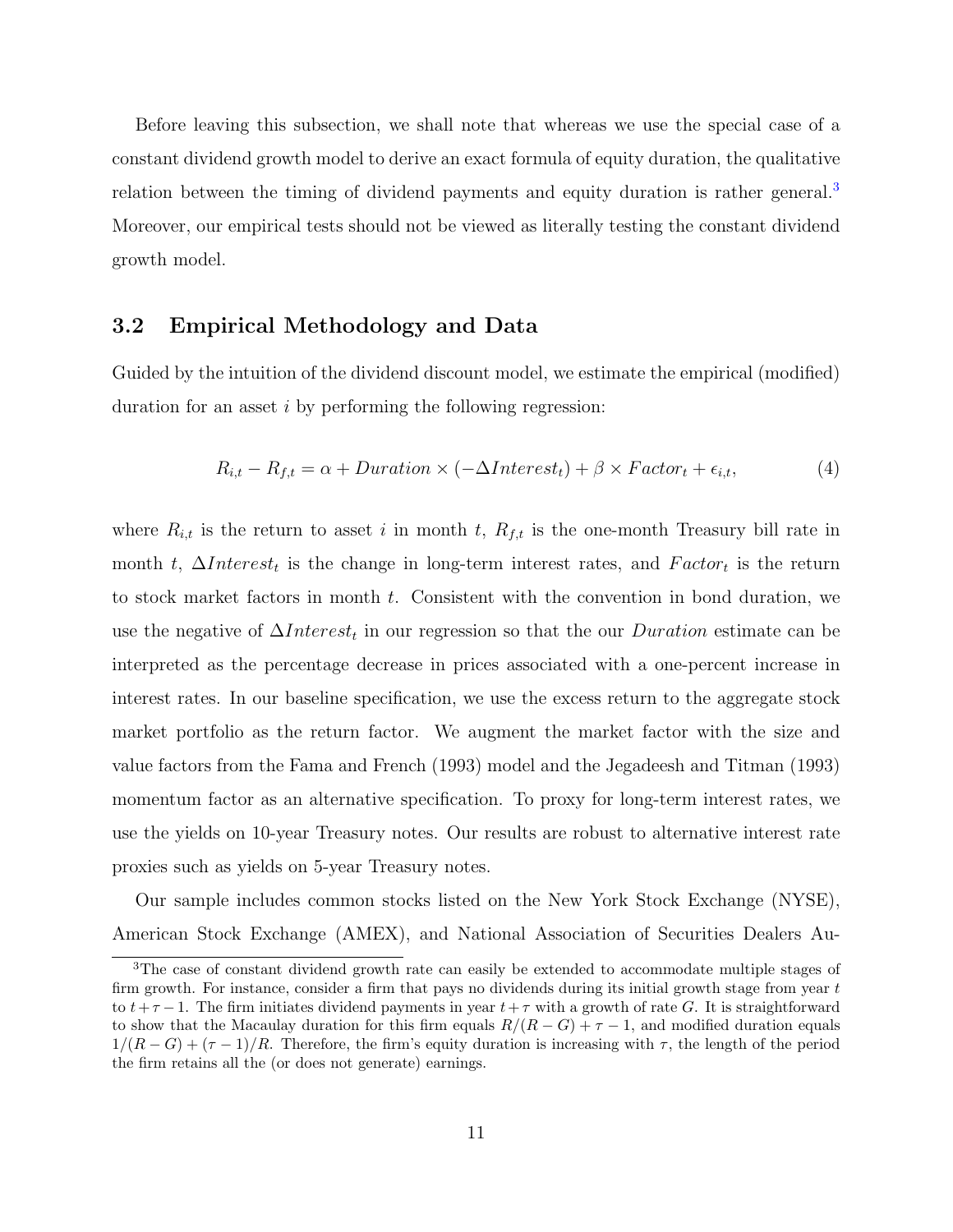tomated Quotations (NASDAQ) during the period from July 1963 to December 2014, as available from the Center for Research in Security Prices (CRSP). Consistent with prior literature, we require the CRSP share codes to be either 10 or 11 and exclude stocks with prices below \$5 as of the portfolio formation date.

Accounting data such as dividends to common shareholders are from the Compustat. Macroeconomic data such as the Treasury bond yields come from the Federal Reserve Economic Data (FRED) maintained by the St. Louis Fed. Our institutional holdings data come from the SEC 13 F filings and mutual fund holdings data from the SEC N-30D filings, both collected by the Thomson Reuter. Mutual fund returns, flows, dividends and other fundspecific information come from the CRSP. Data on stock return factors and risk-free rates are from Kenneth French.

## 4 A Long Duration Puzzle of High Dividend Stocks

### 4.1 Baseline Results

We start by estimating how the interest rate sensitivity of stocks prices is related to their dividend payouts. To reduce the estimation error, we follow the standard approach in the asset pricing literature by estimating stock duration on portfolio levels. Specifically, at the end of each June from year 1963 to year 2014, we sort stocks into quintile portfolios based on their dividend to price ratios (or dividend to book equity ratio) measured at the most recent fiscal year end. We compute the value-weighted returns for each quintile portfolio, and then estimate the duration of each portfolio by performing regression [\(4\)](#page-10-1). Our proxy for the interest rate is the yield on 10-year Treasury notes.<sup>[4](#page-11-0)</sup>

Table [1](#page-32-0) presents the estimation results. Counter to the intuition from the dividend discount model, which predicts a negative association between equity duration and dividend

<span id="page-11-0"></span><sup>4</sup>We have used the yield on 5-year Treasury notes as an alternative measure of the interest rate and obtained qualitatively similar results. For even longer maturities, the U.S. Treasury discontinued the 20 year constant maturity series at the end of calendar year 1986 and reinstated that series on October 1, 1993. As a result, there are no 20-year rates available for the time period January 1, 1987 through September 30, 1993. Similarly, 30-year Treasury constant maturity series was discontinued on February 18, 2002 and reintroduced on February 9, 2006. We therefore focus on the yield on 10-year Treasury notes.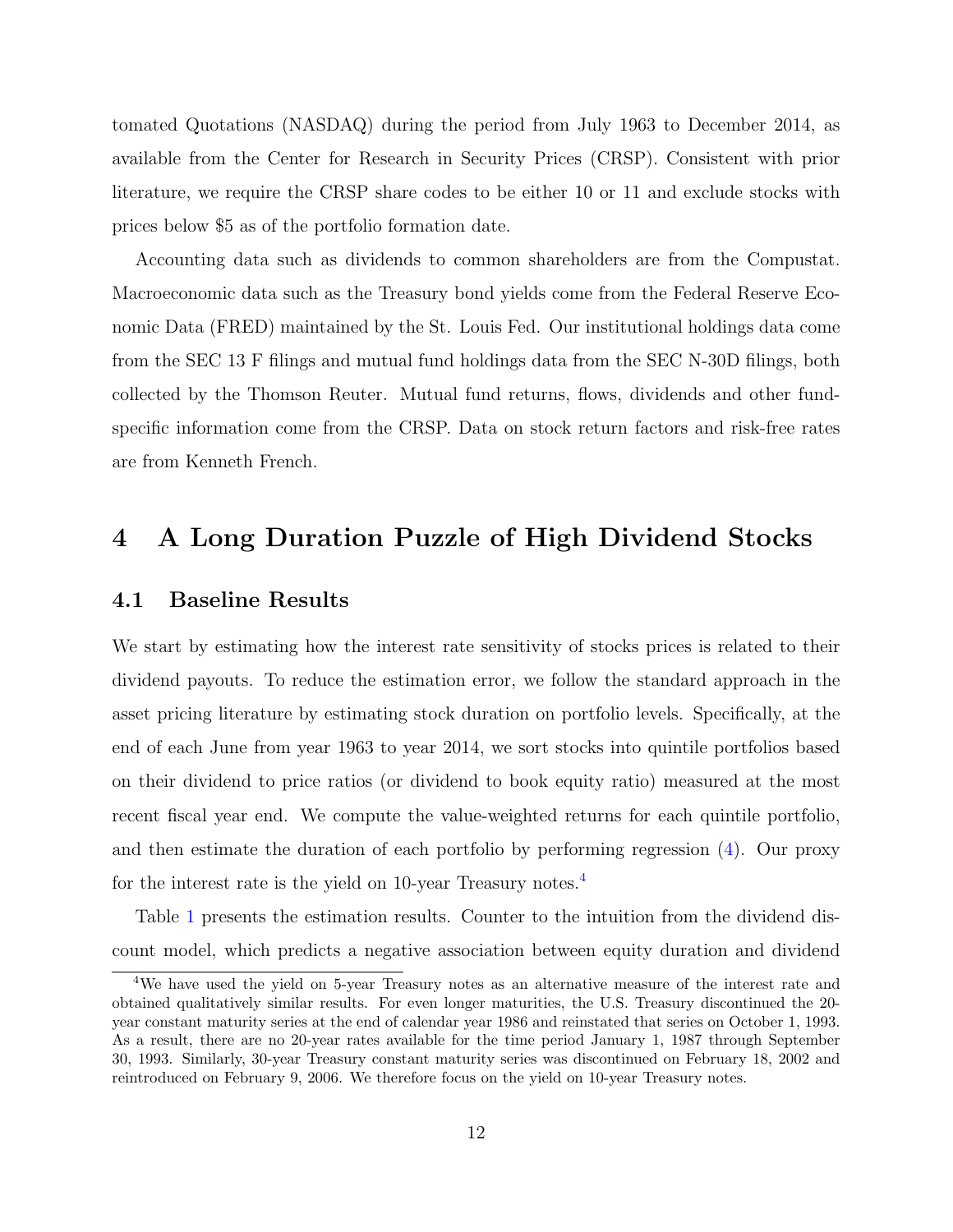yield, we find that the duration of the portfolios increases monotonically with the dividend yields. Stocks with high dividends tend to experience decreases in returns when long term bond yields increase, while those with low dividends tend to earn higher returns when interest rates hike up. Economically, when long-term bond yields increase by 1%, the returns on the high dividend stocks in Quintile 5 decrease by 1.35%, and the returns on the low dividend stocks in Quintile 1 increase by 1.11%. The difference in duration between the high and low dividend stocks is 2.46%, both economically large and statistically significant. The result is robust when we use dividend to book equity ratios to form portfolios.

The tendency of high dividend stocks to have a long duration is robust throughout our sample period. In Figure [2,](#page-28-0) we estimate the duration for the high and low dividend quintile portfolios using a 10-year rolling window regression. It indicates that the equity duration for high dividend stocks is consistently positive and above 1 most of the time. In contrast, the duration for the low dividend counterparts is consistently below 0. The effect is particularly strong toward the end of our sample period. The duration for the high dividend stocks reaches to above 3 when estimated using the most recent 10 years of data.

We shall note that the high duration of high dividend stocks does not simply reflect their high exposures to movements in the aggregate stock market. For all the regressions in Table [1](#page-32-0) and Figure [2,](#page-28-0) we estimate equity duration after controlling for the variation in stock market returns. Moreover, in the alternative specification in Table 1, we control for the influence of other systematic risk factors such as the size, value, and momentum factors. We conclude from these results that high dividend stocks tend to have longer duration, which contradicts the prediction from the dividend discount model.

Before digging into this puzzle, we examine the broad characteristics of high dividend stocks to better understand what types of firms tend to have high dividend payouts. Table [2](#page-33-0) shows the loadings of returns on high and low dividend stocks to the market, size, value, and momentum factors over our sample period. The results indicate that high dividend stocks tend to have lower stock market beta, which is consistent with the idea that high dividend stocks tend to be more defensive, with less cyclical cash flows moving with the aggregate economy. Another strong result from Table [2](#page-33-0) is the higher loadings of high dividend stocks on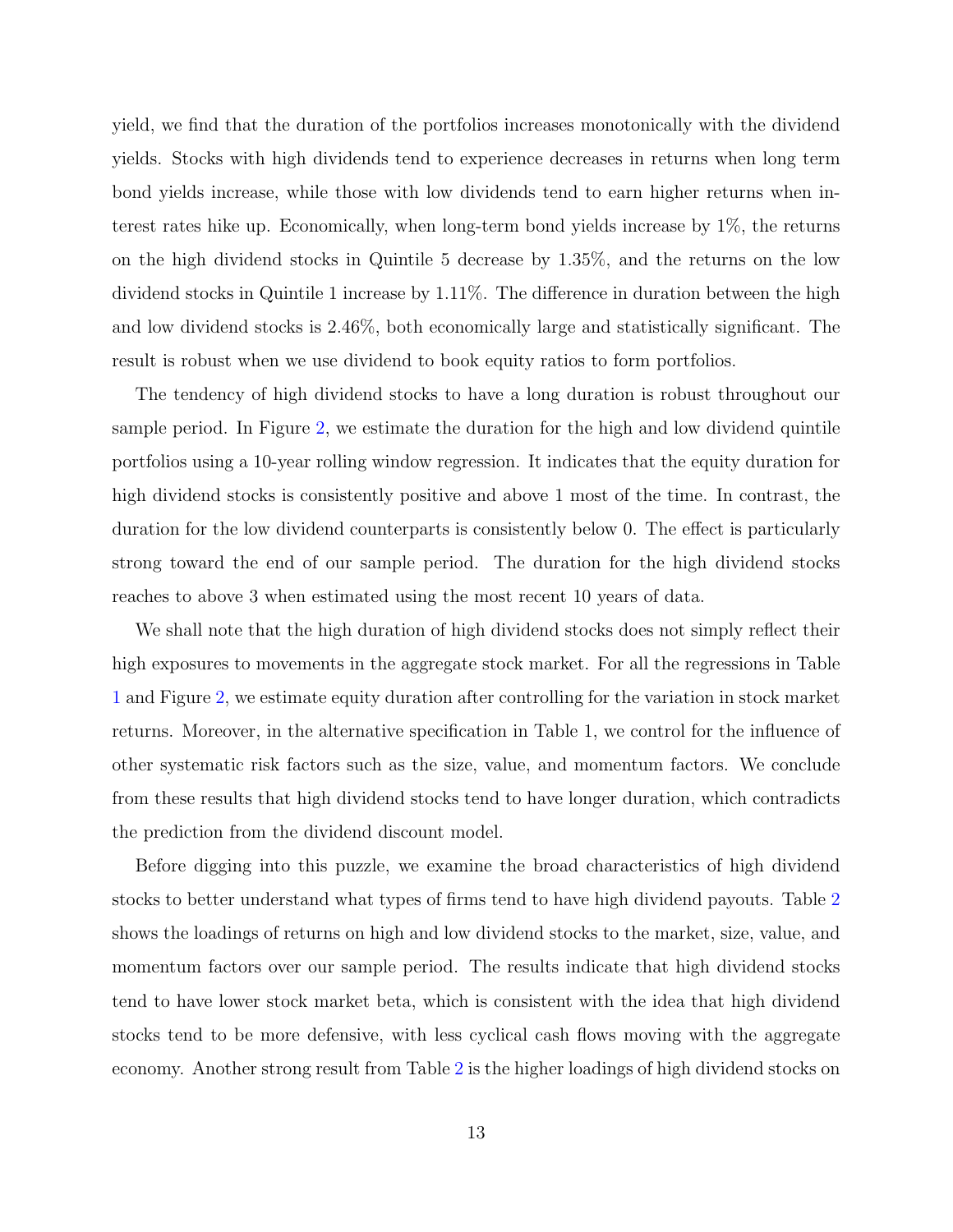the value factor, which is consistent with the intuition exposited in Subsection [3.1](#page-8-2) that firms with lower (higher) future growth prospects tend to pay higher (lower) dividends. These two salient features are robust to using the dividend yield or dividend to book equity ratio to measure dividend payouts. When we use the dividend to book equity ratio to form portfolios, we find that high dividend stocks tend to be larger, although this result disappears when we measure dividend payouts using the dividend yield. In summary, in line with our intuition, we find firms with less cyclical cash flows and lower future growth prospects tend to pay out more dividends, which nevertheless have a longer duration.

### 4.2 Cash Flow Volatility and Distance to Default

One caveat of the dividend discount model is that it does not take into account the uncertainty of the cash flows. As argued by Haugen and Wichern (1974), risky securities may be less sensitive to interest rate changes and have shorter duration, because the relative contribution from distant cash payments to the total present value is small as compared with a risk free security. In other words, the certainty equivalents of risky securities' future cash flows decay with increasing terms.

The link between cash flow risk and dividends is strongly rooted in the dividend literature. Lintner (1956) reports that managers are reluctant to distribute higher dividends if they face high uncertainty and may have to reduce the future dividend payment due to lower earnings. This finding of conservatism in dividend policy is confirmed by a more recent study by Brav et al. (2005). Hoberg and Prabhala (2009) provide empirical evidence that dividends are negatively related to firms' cash flow risk. If stocks with higher dividends tend to have lower cash flow risk, then their sensitivity to interest rate changes will be relatively larger. This consideration leads us to examine whether the long duration of high dividend stocks may be driven by their low cash flow risk. As shown in a recent stream of studies documenting a secular increase in idiosyncratic risk and its importance in driving firms' cash flow risk (Campbell et al., 2001; Campbell and Taksler, 2003; Pastor and Veronesi, 2003; Brandt, Brav, and Graham, 2005), we study whether the high interest rate sensitivity of the high dividend stocks is due to their potential lower idiosyncratic risk.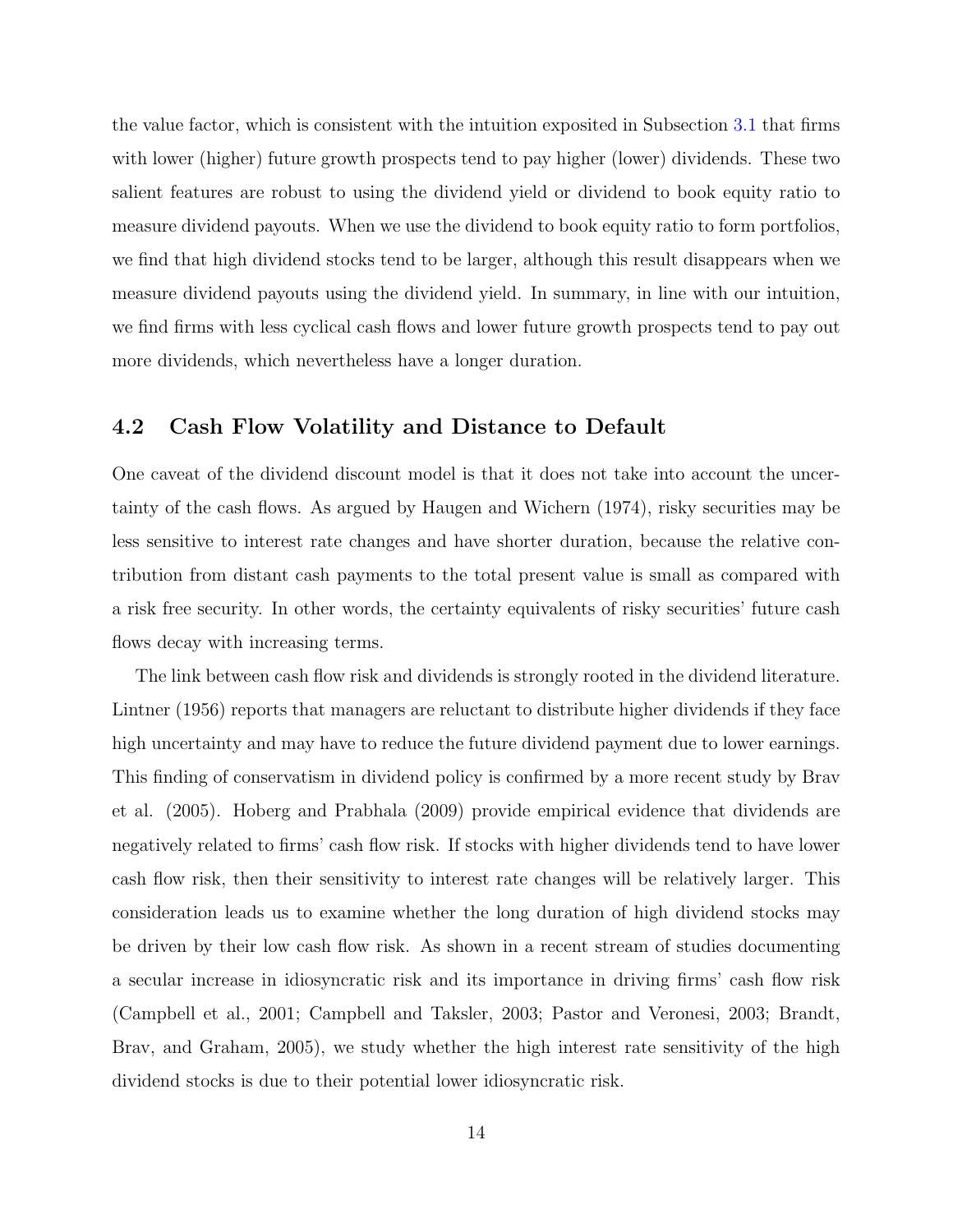We perform double sorts. Specifically, at the end of each June, we independently sort stocks into five quintile portfolios on the basis of their dividend to price ratios along one dimension and idiosyncratic volatilities in the past year along another dimension. Twentyfive portfolios thus emerge from the intersection of the double sorts. We then estimate the interest rate sensitivities of the portfolios using Regression [\(4\)](#page-10-1). As shown in Table [3,](#page-34-0) conditional on the level of idiosyncratic volatility, stocks with high dividends continue to have higher duration. Impressively, the duration puzzle remains strong even for the groups of stocks with low idiosyncratic volatility, suggesting that cash flow risk cannot fully explain the duration puzzle.

Another related explanation is the distance to default, which determines the expected life expectancy of firms' cash flows. When a firm files for bankruptcy, it may pay a liquidating dividend to its shareholders, which truncates the distribution of its future cash flows to zero and results in a lower duration. Intuitively, a financially distressed firm with a low distance to default may have limited ability and/or willingness to distribute dividends to shareholders. If the portfolio of low dividend stocks contains a large proportion of financially distressed firms with a low distance to default, the portfolio's duration may be low for this reason.

In Table [4,](#page-35-0) we test whether distance to default could explain the duration puzzle. We measure the distance to default following Bharath and Shumway (2008). Their measure is based on the Merton (1974) bond pricing model, but does not require solving for the implied asset value and volatility. Similar to what we did in Table [4,](#page-35-0) we double sort stocks into 25 portfolios based on firms' distances to default and dividend to price ratios. We find that controlling for the distance to default, stocks with high dividends continue to have higher duration than those with low dividends. These results reinforce the long duration puzzle of high dividend stocks, and motivate us to search for an explanation based on the behavior of investors in dividend-paying stocks.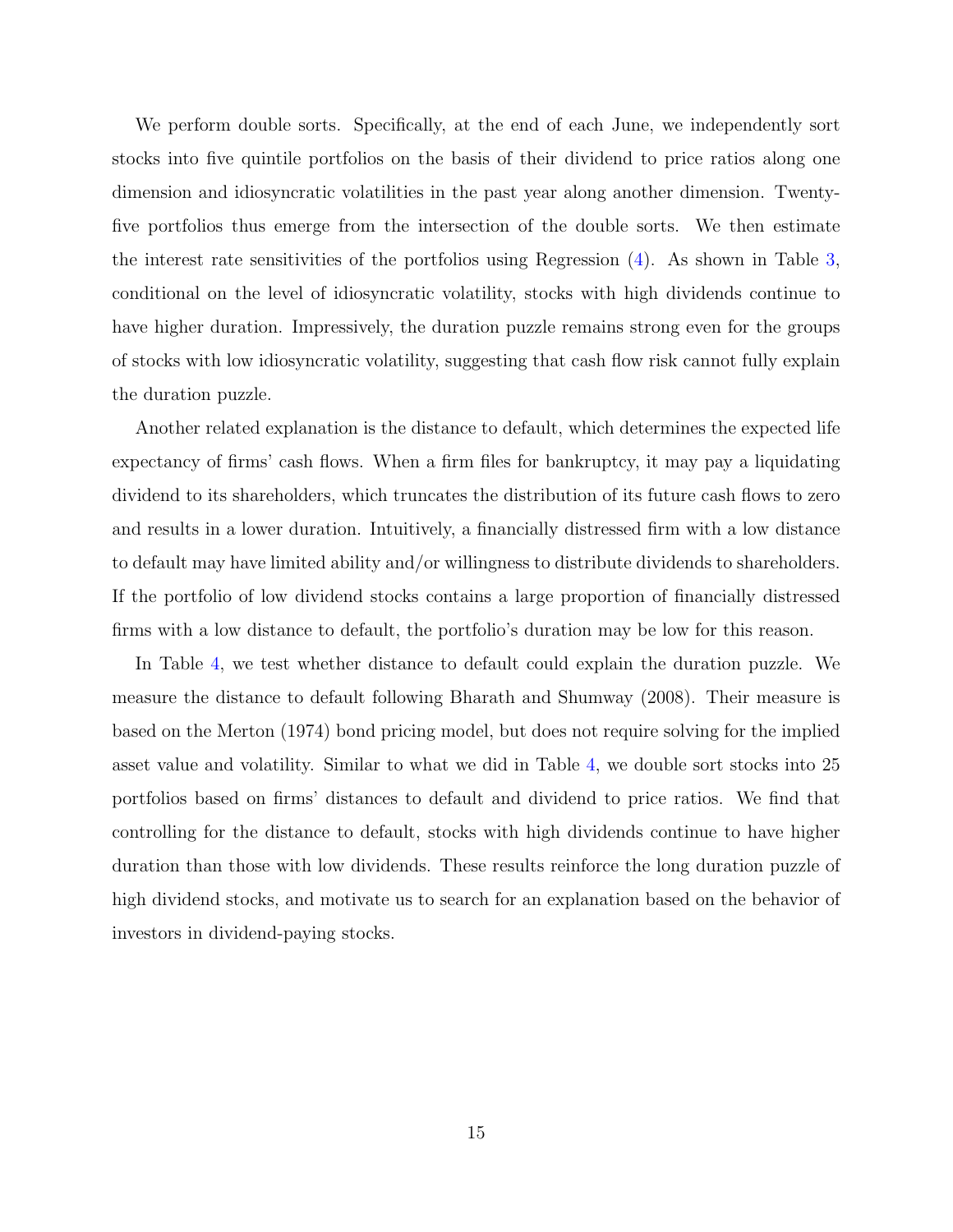## 5 A Hypothesis of "Reaching for Dividends"

Inspired by the growing literature on how investor demand moves asset prices, in this section we explore the demand for high dividend stocks and its potential influence on their prices, advancing a hypothesis of reaching for dividends when interest rates fall. While a full explanation of the long duration puzzle for high dividend stocks should involve many forces and clearly goes beyond the scope of this paper, we believe that the particular mechanism of interest rate-sensitive investor demand represents an important factor contributing to this phenomenon.

# 5.1 Reaching for Dividends when Interest Rates Fall: A Hypothesis of Investor Demand

What is special about dividend payout in and of itself? According to Miller and Modigliani (1961), a firm's dividend policy per se is irrelevant to its value in the world with perfect capital markets, because investors can transform income to capital gain and vice versa without costs according to their own preferences, e.g., creating "home-made" dividends by realizing capital gains. In real capital markets with frictions, however, the transformation between income and capital gains incurs transaction  $\cos s$ <sup>[5](#page-15-0)</sup>. For investors demanding regular income streams over a long period, e.g., retirees who demand regular monthly income flows to finance their desired consumption plans in the next 15 years, or insurance companies that offer annuities so that they are obligated to make regular cash payments to the policy holders for a long period of time, the income component of returns may have desirable attributes that attract their demand.

A natural place for investors to gain income-driven assets is the bond market. In particular, long-term bonds may have special advantages for long-horizon investors with relatively well defined income demand. The ability of long-term bonds to finance future consumption

<span id="page-15-0"></span><sup>&</sup>lt;sup>5</sup>Huberman (1990) presents a model in which dividends may be irrelevant even in capital markets with transaction costs. In his model economy, investors have a flexible liquidity account that absorbs any shocks from dividend payments so that their optimal portfolio choice is not affected by dividend payments. In our hypothesis, however, certain investors are liquidity-constrained so that income from dividend-paying firms is an important attribute influencing their demand.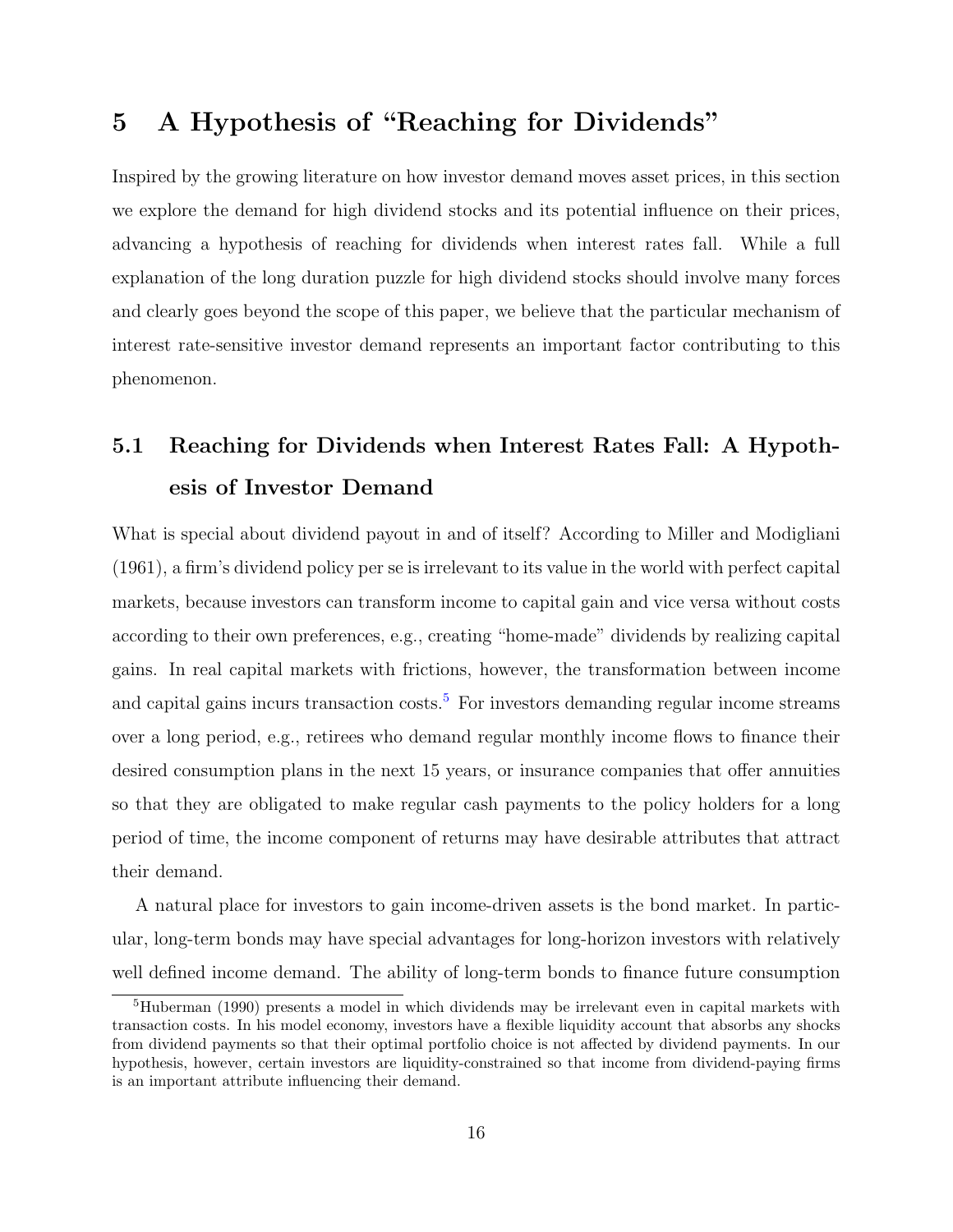streams, however, depends on the level of interest rates. Under the environment with persistently low interest rates (e.g., nominal and real interest rates hovering slightly above zero in the current extremely accommodative monetary policy regimes), long-term bonds tend to lose their superior long-term investment value. A greener pasture for income-oriented investors in such an environment may be dividend paying stocks, especially those with high dividend yields that offer sufficiently powerful income streams to support desirable consumption plans. We argue that this hypothesis of "reaching for dividends" in a low interest rate environment is an important contributor to the longer duration of high dividend stocks.

### 5.2 Initial Empirical Support

Motivated by this hypothesis, we first examine if the relative valuation ratio of high dividend stocks varies with the level of interest rates. The idea is that if lower interest rates lead income-oriented investors to tilt their demand for dividend-paying stocks, their higher demand could drive up the prices of those stocks and their valuation ratios.

To examine this conjecture, we study the relative valuation of high and low dividend stocks and its relation with long-term interest rate. At the end of each June we form quintile portfolios based on the dividend to price ratio, which are rebalanced at the end of next June. Monthly market to book ratio  $(M/B)$  is calculated as the total market capitalization of equity divided by the total beginning-of-quarter book value of equity for each portfolio. We calculate the spread in  $M/B$  between the top and bottom quintile portfolios. We then perform a monthly time-series regression of the M/B spread on 10-year Treasury note yield. Column (1) of Table [5](#page-36-0) shows that the coefficient on the long term bond yield is negative and significant, which suggests that when interest rate decreases, the high dividend stocks tend to become more expensive relative to low dividend stocks.

Whereas our hypothesis of reaching for dividends focuses on how the level of interest rate can drive investor demand between high dividend stocks and fixed income assets such as long-term bonds, another factor that may affect investors' investment decisions between dividend paying stocks and bonds is the relative risks of the stock and bond markets. For instance, high equity risk may deter investors from allocating a high portion of wealth to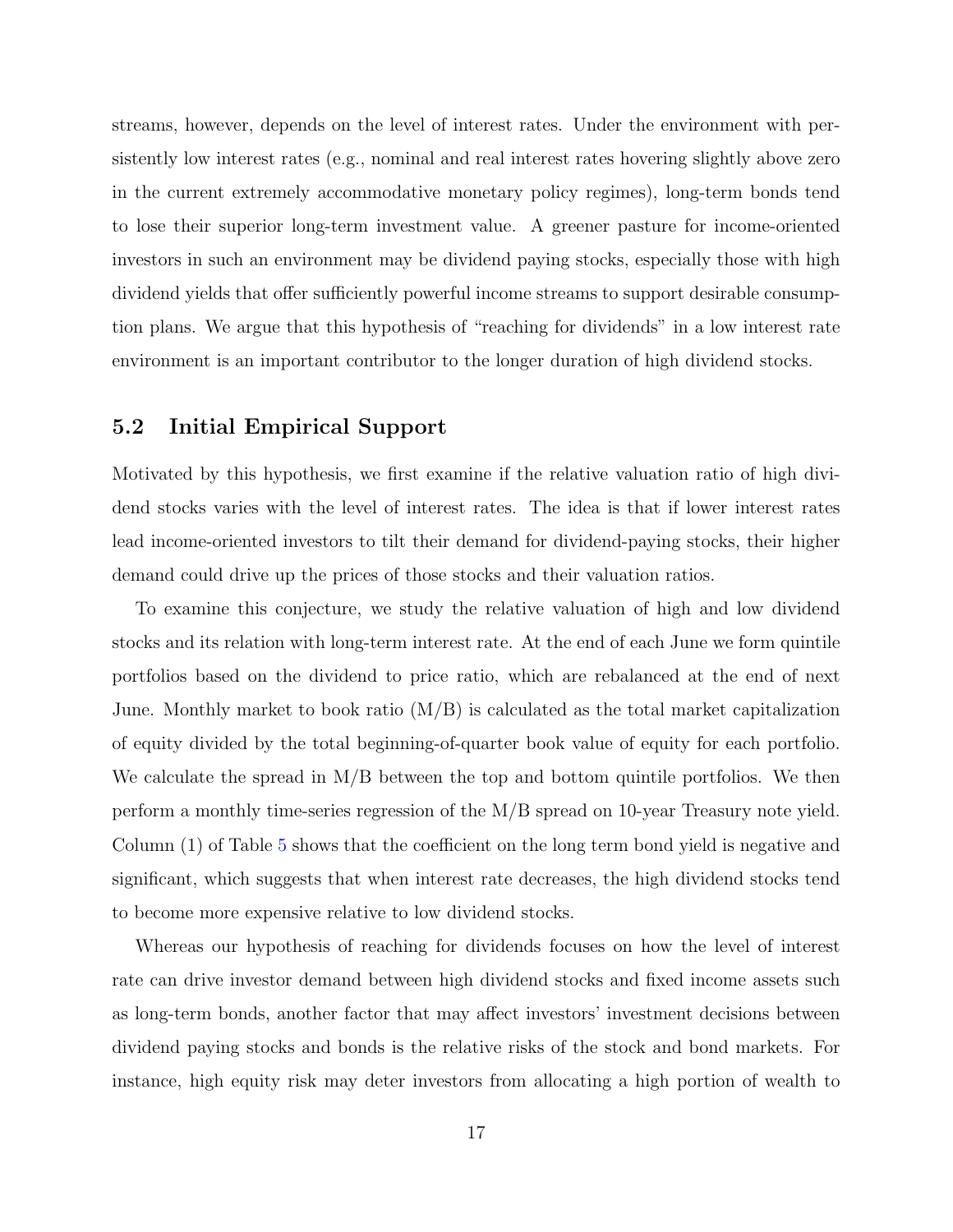stock markets. Therefore, controlling for the risks of the two markets would allow us to draw a sharper inference of the marginal contribution of the level of interest rate to the valuation spread. Column (2) shows that the negative relation between long-term bond yield and the valuation spread is indeed stronger once we control for the volatility of stock and bond markets. Also, consistent with relative risks being a factor that influences investors' relative preference for bonds versus dividend paying stocks, the relative valuation of high dividend stocks decreases when stock volatility is high, but increases when bond volatility is high.

For a detailed dynamic description, Figure [3](#page-29-0) plots the relation between the valuation spread and interest rate. We filter out the effect of stock and bond market volatility to focus on the marginal contribution of interest rate to the valuation spread. Consistent with Table [5,](#page-36-0) high dividend stocks tend to experience an increase (decrease) in valuation relative to low dividend stocks when interest rate is low (high). The correlation between the two time series is  $-0.42$  with a p-value of 0.0001. The negative relation between the two series tends to hold during most of the sample period, and the pattern is particularly strong after 1990, with a correlation coefficient of -0.57.

Our hypothesis of reaching for dividends hinges upon the dynamic relation between the level of interest rates and investor demand for high dividend stocks. To explicitly investigate investor demand for high dividend stocks, we exploit a data set of comprehensive stock holdings by institutional investors. We seek to examine if the demand for high dividend stocks by institutions varies with the level of interest rates. To this end, we first divide stocks into five portfolios based on their dividend yields and compute each portfolio's weight in an aggregate value-weighted market portfolio in each quarter. Then we partition institutional investors' stock holdings into five legal types: banks, insurance companies, mutual funds, independent advisors, and pension funds (including endowments and others) and compute their holdings of high dividend stocks in the aggregate portfolio of each institutional type. We use the weights of high dividend stocks in a particular institutional type's portfolio in excess of the weight of high dividend stocks in the market portfolio as our initial proxy for the demand tilt by the particular institutional type. Finally, to evaluate how the excess demand of each type of institutions varies with the level of interest rates, we group calendar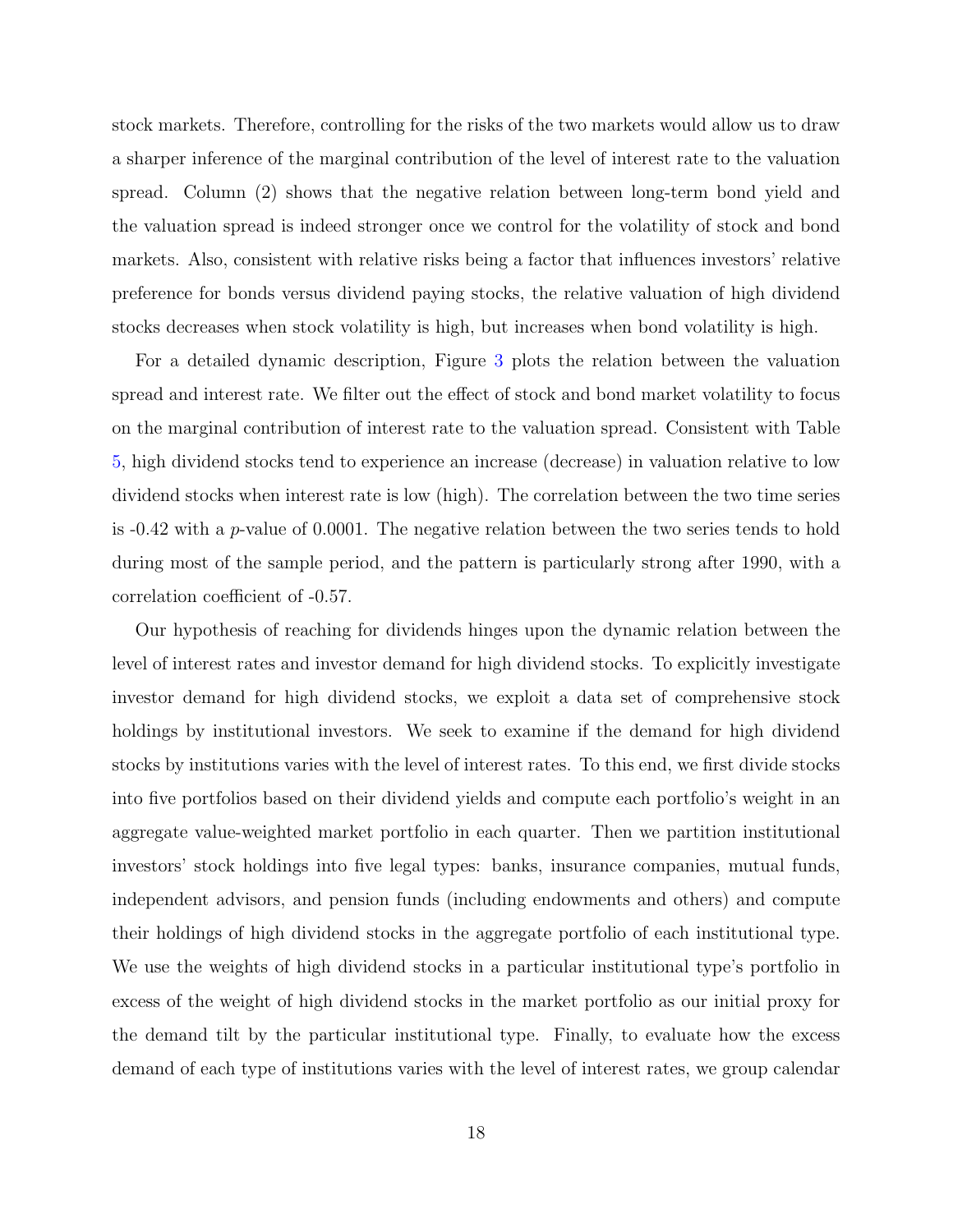quarters in our sample into high and low interest rate periods, which refer to the top and bottom 20% of quarters ranked on the basis of the 10 year Treasury note yields.

Figure [4](#page-30-0) plots the average excess portfolio weights of high dividend stocks in the portfolio of each institutional type under low and high interest rate regimes. The results indicate that despite the widespread underweighting of high dividend stocks across institutional types in high interest rate environments, they all tend to increase the weights of high dividend stocks in their portfolios relative to the market when interest rate declines. Among the five types of institutions, mutual funds are especially responsive to interest rate changes. Although they underweight high dividend stocks relative to the market portfolio by 4.5% when interest rate is high, they overweight those stocks by 2.3% during the low interest rate period. Another institutional type that stands out is insurance companies, which choose to underweight high dividend stocks by 3.6% when interest rates are high, but overweight them by 0.7% when interest rates are low.

We then perform multivariate regressions to formally test how the demand by each type of institutions varies with the level of interest rates. We are able to find reliable evidence for the dynamic preference for high dividend stocks by insurance companies, mutual funds, and independent advisors, which is reported in Table [6.](#page-37-0) Specifically, we run panel regressions of the fraction of stocks owned by each type of institutional investors on the dividend price ratio of the stocks, an interaction term between dividend price ratio and the level of yields on 10-year Treasury notes, and a battery of control variables including firm size, book-to-market ratio, past annual return (momentum), the membership in the Standard & Poors 500 Index, and time fixed effects. The first column in Table [6](#page-37-0) shows that unconditionally, there is a tendency for institutional investors to avoid high dividend stocks, which is consistent with the findings by other studies that individual investors prefer high dividend stocks. The second column shows that the preference of insurance companies, mutual funds, and independent advisors for high dividend stocks significantly increases when the interest rate decreases.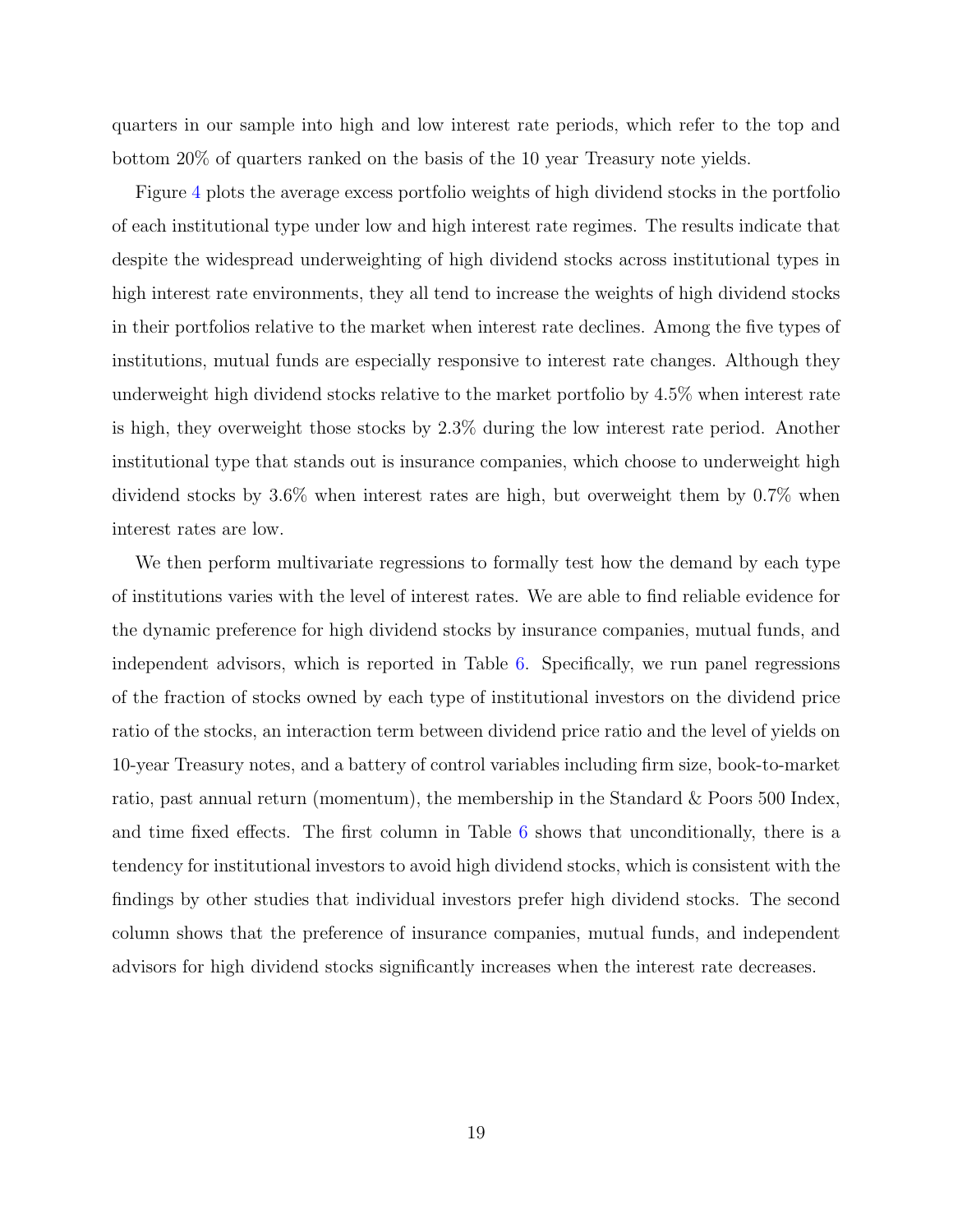### 5.3 Income-Oriented Equity Funds

In this subsection, we build on the evidence in the previous subsection that mutual funds as a group exhibit a strong preference for high dividend stocks when interest rate is low. We exploit detailed information on individual mutual funds and study the behavior of fund flows and fund managers' portfolio selection in different interest rate regimes. Among mutual funds, income-oriented funds constitute the most natural buyers of high dividend stocks, which leads to our focus. We flesh out fresh evidence that when interest rate is low, mutual fund investors particularly favor the high income flows from income funds. They switch more money to those funds that generate particularly high dividends, the effect of which is incremental to funds' performance based on total returns. The resulting higher demand for high dividend stocks when interest rate is lower appears to drive up their interest rate sensitivity.

The main objective of income-oriented funds, as typically stated in their prospectus, is to seek relatively high current income and growth of income by investing primarily in dividendpaying stocks. Consistent with their stated objective, we find in Table [7](#page-38-0) that income funds on average indeed overweight dividend paying stocks. During the period from 1980 to 2014 when detailed information on individual fund holdings is available, Column 1 of Table [7](#page-38-0) shows that income funds overweight the stocks in the highest 20% dividend yield bracket by 3% and those in the second highest bracket by 6.8%. In contrast, they on average underweight stocks in the lowest 20% dividend yield portfolio by 8.1%.

The allocation between low and high dividend stocks by income funds appears to depend on the level of interest rates. When interest rate is low, we find that income funds exhibit strong preferences for holding high dividend stocks: They overweight stocks in the top quintile with the highest dividend yields by 4.5%, and overweight stocks in the fourth highest dividend yield quintile by 9.3%. When interest rate is high, however, income funds tend to be more reluctant to overweight high dividend stocks. In fact, they underweight stocks in the top quintile with the highest dividend yields by 1.3%, and reduce the overweighting of stocks in the second highest dividend bracket to 5%. It is this dynamic shift of the strength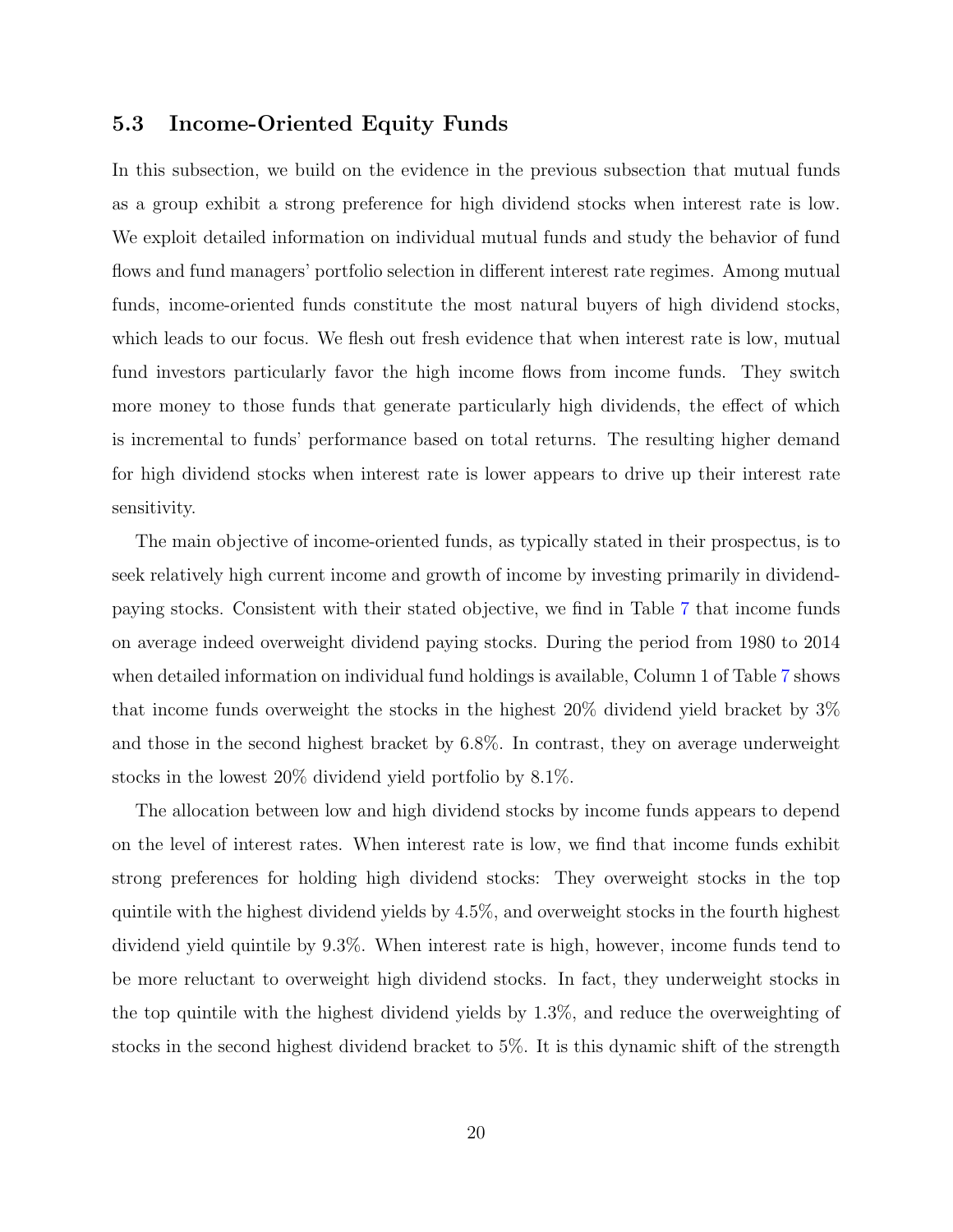of preferences for dividend paying stocks that is central to our hypothesis.[6](#page-20-0)

How to understand the dynamic investment behavior of income funds? Viewed through the perspective of financial intermediation, mutual funds amount to pools of money from ultimate investors seeking to achieve their own investment objectives. Income funds naturally aggregate the stock of money from investors with an objective of income generation. Since fixed income assets and dividend paying stocks provide a reliable source of cash flows for the purpose of income generation, they are the natural habitat for income-oriented investors and mutual funds. The investment opportunities in fixed income markets depend critically on the level of interest rates. In particular, when both real and nominal interest rates trend down, bond valuation is inflated and the income-generating ability of bonds is weakened. Accordingly, the relative attractiveness of dividend paying stocks is accordingly increased. This mechanism, which is at the heart of our reaching for dividends hypothesis, yields three testable predictions in the context of income funds, which we will examine one by one.

Prediction  $(1)$ : When interest rates go down, investors switch more money to incomeoriented equity funds. Figure [5](#page-31-0) provides evidence consistent with this prediction. It shows a strong comovement between flows to income-oriented equity funds and long-term interest rates. To tease out the influence of aggregate flows into and out of equity funds, we measure proportional flows to income mutual funds in excess of the proportional flows to all equity mutual funds. The results indicate that during the high interest rate regime such as early 1980s, income funds tend to receive less flows compared with other equity mutual funds. In contrast, during the low interest rate period, such as the period post the millennium, income funds receive more money flows than their peer equity mutual funds. The excess flows to income funds reaches to its apex around 2011–2013 period, where the long term interest rate is reaching its lowest historical level. Over the entire sample period, the excess flows to income funds and long-term interest rates have a correlation of -0.50, which is statistically significant at 1% level.

<span id="page-20-0"></span> $6$ As a back-of-envelope calculation, since the average stock holdings of equity income funds represent  $72\%$ of the total mutual fund equity holdings as computed from the SEC 13F filings, their overweighting of the top quintile dividend stocks by 4.5%, all else equal, translates into 3.2% overweight of high dividend stocks in the aggregate mutual fund portfolio. This computation suggests that income funds drive the 2.3% aggregate mutual fund portfolio tilt toward high dividend stocks when the interest rate is low as shown in Figure [4.](#page-30-0)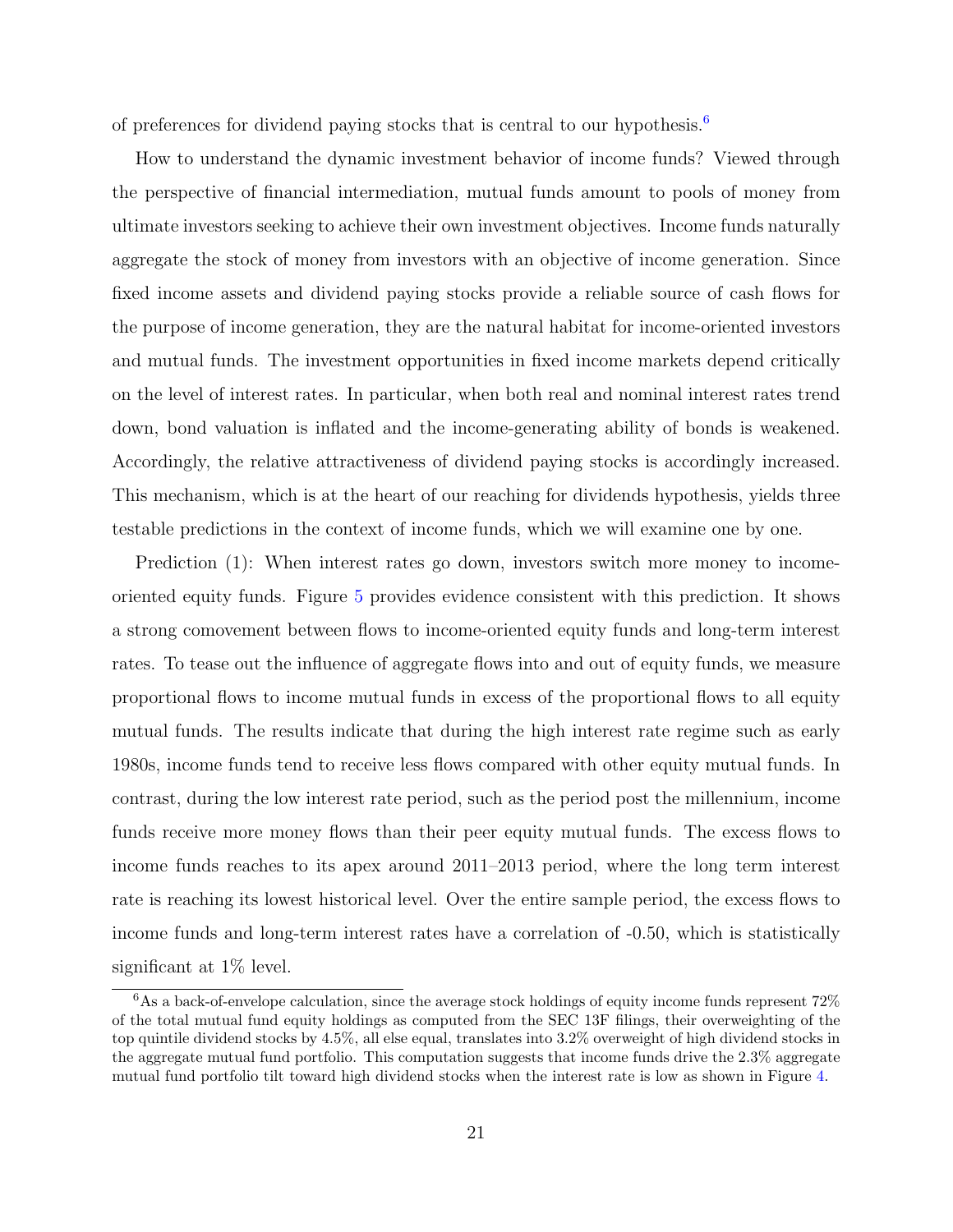Prediction (2): When interest rates are low, investors reward income funds with higher dividend yields by allocating more money to those funds. Table [8](#page-39-0) provides evidence consistent with this prediction. It reports the flow-performance relation for income funds. Unlike the previous flow-performance analyses, we separately examine of the effects of funds' past net returns and their dividend yield components on fund flows. A fund's dividend yield is measured as the ratio between the amount of dividend distribution and the NAV at which the dividends can be reinvested. To capture the dependence of the flow-performance relation on the level of interest rates, we include in the regression interaction terms between the two performance measures and long-term interest rates. We find that unconditionally investors are indifferent between receiving capital gains or dividend yields, which is evidenced by the significant positive coefficient on fund return yet insignificant coefficient on dividends. However, investors tend to switch attention from net fund returns to dividends when interest rates are low. For example, when quarterly interest rate is at its lowest 20% quintile over the sample period, a 1% increase in past quarter fund returns increases flows to income funds by 0.253%. In contrast, a 1% increase in past quarter dividend yields increases flows by 2.762%, which is 11 times stronger than the effect of fund returns.

Overall, Figure [5](#page-31-0) and Table [8](#page-39-0) provide supporting evidence that mutual fund investors reward income-oriented mutual funds and especially the income funds with high dividend yields by switching more money to those funds, when long-term interest rate is low. Consistent with the evidence in Table [7,](#page-38-0) as mutual fund investors prefer to receive dividends rather than capital gains, income fund managers rationally respond to their clients by reaching for high dividend stocks during the low interest rate period.

Prediction (3): Stocks with large holdings by income funds have a longer duration, i.e., their prices are particularly sensitive to interest rate movements. Finally, we examine whether income funds' demand for high dividend stocks during the low interest rate period serves as a contributing factor to the duration puzzle documented in our paper. To this end, we test whether the duration of high dividend stocks varies with the amounts held by income funds. Previous literature finds that to accommodate flows into or out of mutual funds, their managers tend to at least partially scale up or down their existing portfolio positions (Lou,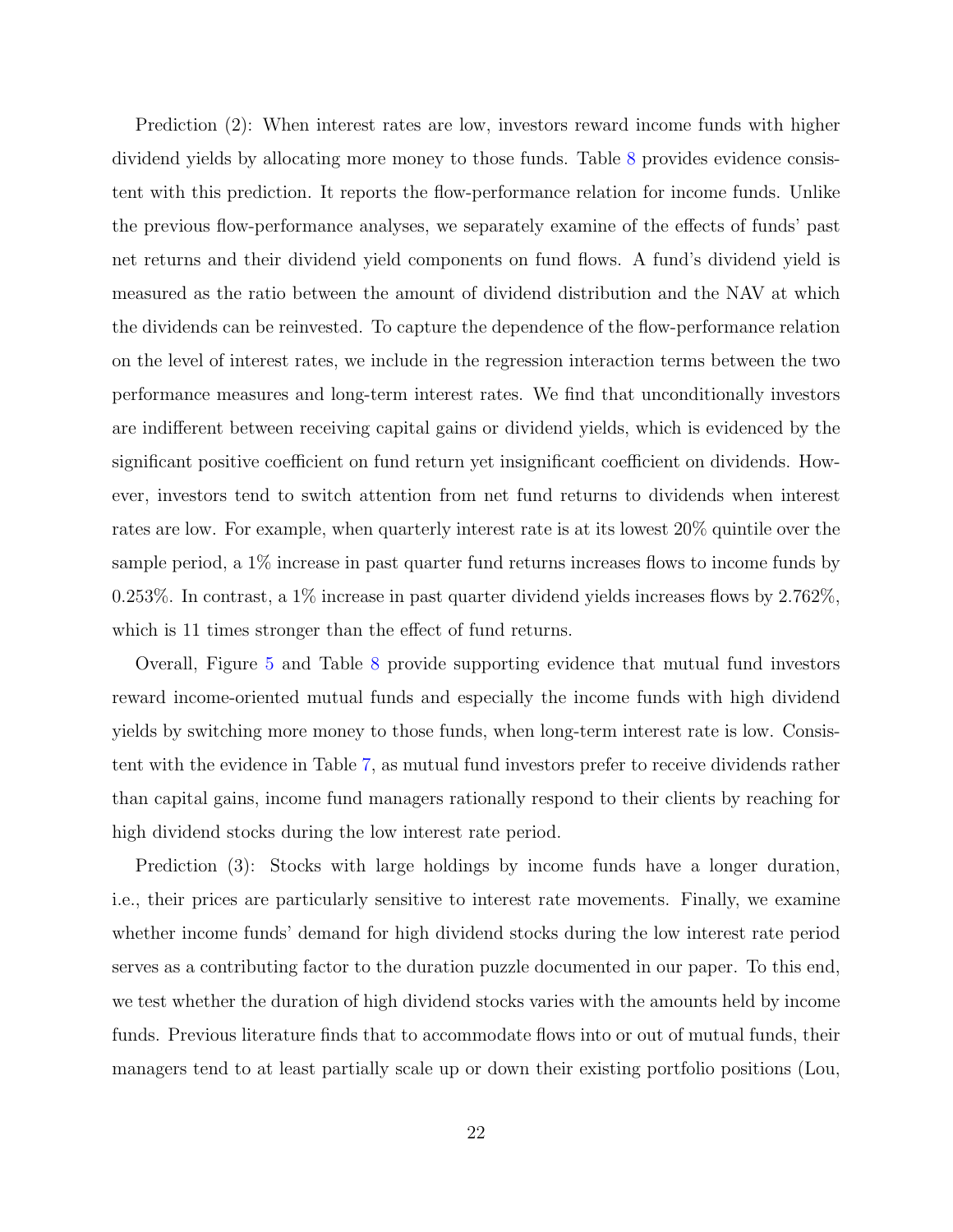2012). This result implies that stocks held more by income funds may experience stronger flow-induced demand pressure, which, combined with the sensitivity of income fund flows to interest rates, leads those stocks to a higher interest rate sensitivity. Table [9](#page-40-0) presents the duration estimates for the 25 portfolios sorted by stocks' dividend to price ratios and their weights held by income funds in excess of their weights in the market portfolio. We find for high dividend stocks, those with high income fund holdings tend to have longer durations than those with low income fund holdings. The interest rate sensitivity for high dividend stocks is the strongest for the portfolio with the highest income fund holdings. 1% increase in interest rate would decrease the returns of the portfolio by 1.84%, which is three times the effect on their low income-fund-holding counterparts.

## 6 Conclusions

The persistently low interest rate around the globe has highlighted the importance of interest rate risk in driving the value of financial assets. This paper studies the duration of individual stocks, i.e., the sensitivities of stock prices to changes in interest rates, to advance our understanding of this important issue. We find that, counter to the intuition from the dividend discount model, stocks that pay higher dividends tend to have longer duration, experiencing greater price declines (increases) when interest rates rise (fall). We refer to this phenomenon as the long duration puzzle on high dividend stocks.

We then focus on one particular mechanism based on investor demand to explore the potential driving forces of this puzzle. Specifically, we use data on mutual fund flows and institutional investor holdings, and find evidence of "reaching for dividends": when interest rates fall, investors switch more funds to income-oriented mutual funds, and the weights of high dividend stocks in the portfolios of income-dependent institutions such as income mutual funds and insurance companies increase. The resulting higher demand for high dividend stocks appears to increase the sensitivities of their prices to interest rate changes, thereby contributing to their long duration puzzle.

Our results point to interesting future research. One direction is to deepen the study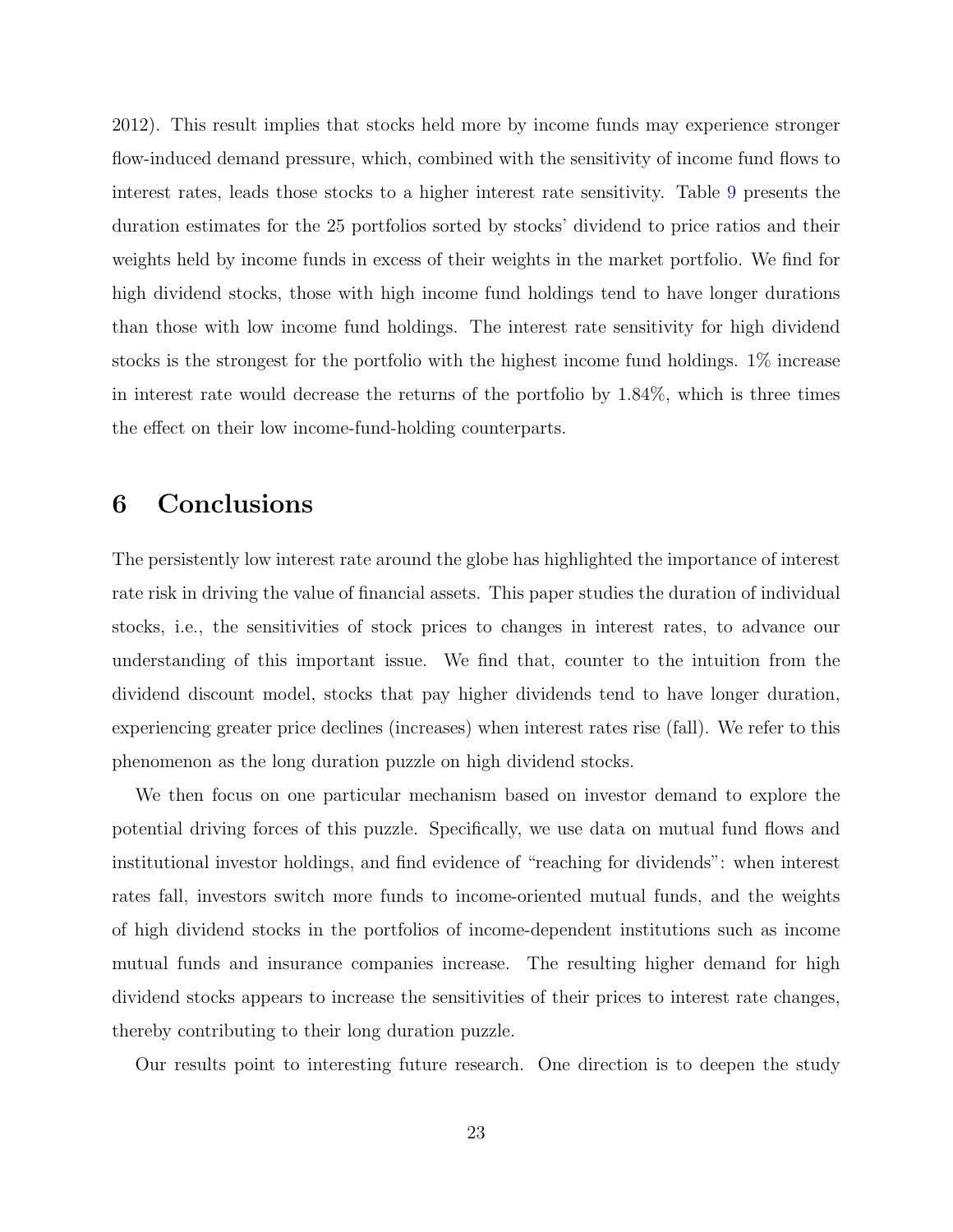of investment behavior of retail and institutional investors across asset classes, especially between long-term bonds and high dividend stocks. Our evidence suggests that these two asset classes compete to win investors' wealth allocation, and that the flows of funds across the asset classes vary through different interest rate regimes and thus the business cycle. This naturally connects to the widely known but very controversial Fed model, which states that the valuation ratios of stocks and bonds, i.e., the stock earnings yield and long-term bond yield, tend to move in unison in equilibrium. We plan to explore this question in subsequent research.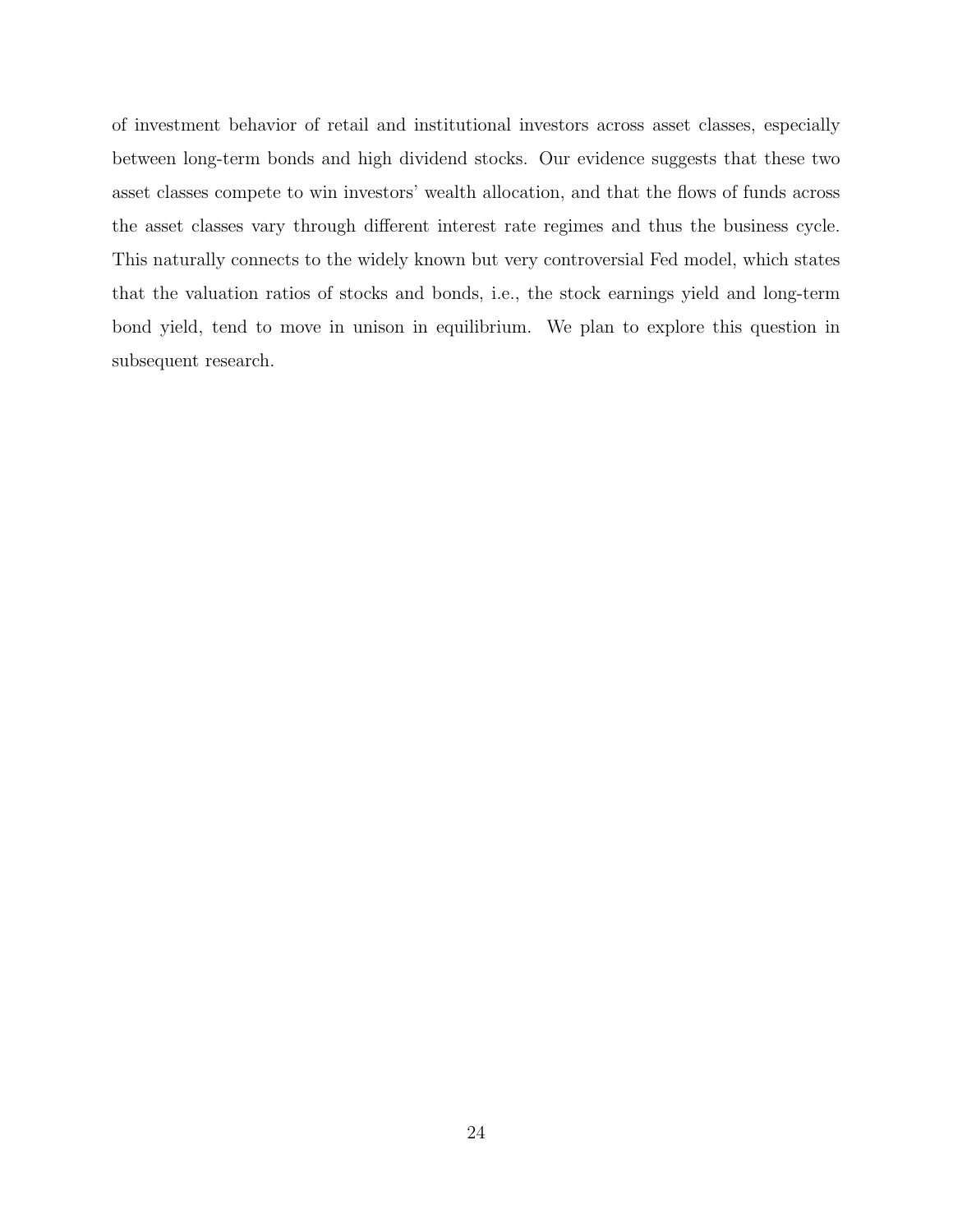## Reference

- Baele, L., G. Bekaert, and K. Inghelbrecht, 2010, The determinants of stock and bond return comovements, Review of Financial Studies 23, 2374–2428.
- Baele, L., G. Bekaert, K. Inghelbrecht, and Min Wei, 2013, Flight to safety, Working paper, Columbia University.
- Bank for International Settlements, 2015, 85th Annual Report: April 1, 2014–March 31, 2015, Basel, 28 June 2015.
- Bekaert, G. and E. Engstrom, 2010, Inflation and the stock market: understanding the "Fed Model", *Journal of Monetary Economics* 57, 278–294.
- Bharath, S. T., and T. Shumway, 2008, Forecasting default with the Merton Distance to Default model, Review of Financial Studies 21, 1339–1369.
- Binsbergen, J. H. Van, and R. S. J. Koijen, 2010, Predictive regressions: a present-value approach, The Journal of Finance 65(4), 1439–1471.
- Boudoukh, J., and M. Richardson, 1993, Stock returns and inflation: a long horizon perspective, American Economic Review 83, 1346–1355.
- Brandt, M. W., A. Brav, and J. R. Graham, 2005, The idiosyncratic volatility puzzle: Time trend or speculative episodes?, Working paper, Duke University.
- Brav, A., Graham, J. R., Harvey, C. R., and Michaely, R., 2005, Payout policy in the 21st century, Journal of Financial Economics 77, 483–527.
- Campbell, J. Y., M. Lettau, B. G. Malkiel, and Y. Xu, 2001, Have individual stocks become more volatile? An empirical exploration of idiosyncratic risk, *The Journal of Finance* 56, 1–43.
- Campbell, J. Y., A. Sunderam, and L. M. Viceira, 2013, Inflation Bets or Deflation Hedges? The Changing Risks of Nominal Bonds, Working Paper, Harvard University.
- Campbell, J., and J. Taksler, 2003, Equity volatility and corporate bond yields, The Journal of Finance 58, 2321–49.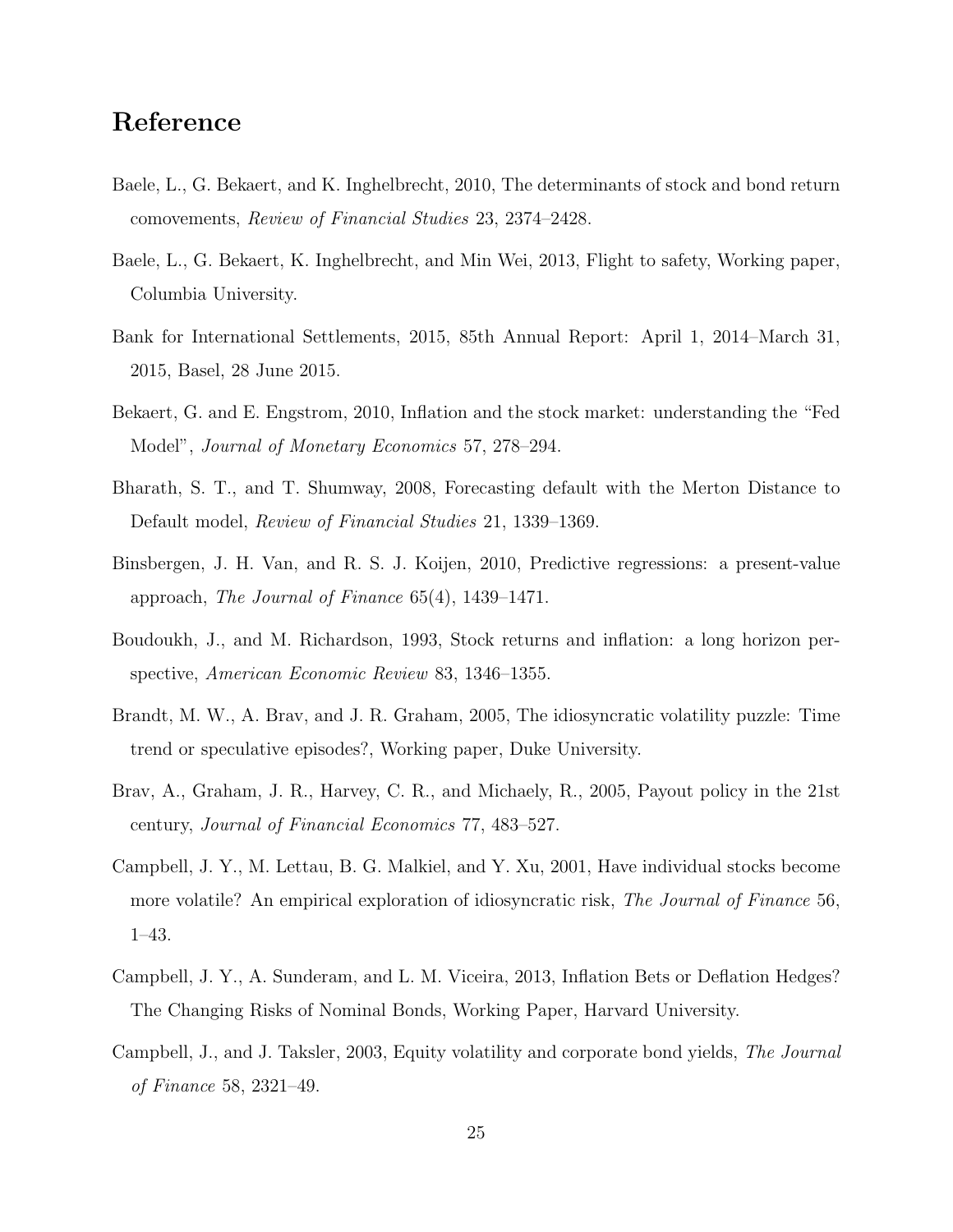- Cornell, B., 1999, Risk, duration, and capital budgeting: New evidence on some old questions, The Journal of Business 72, 183–200.
- Dechow, P. M., R. G. Sloan, M. T. Soliman, 2004, Implied equity duration: a new measure of equity risk, Review of Accounting Studies 9 (2-3), 197-228.
- Eades, K. M., P. J. Hess, and E. H. Kim, 1984, On interpreting security returns during the ex-dividend period, Journal of Financial Economics 13, 3–34.
- Elton, E. J., and M. J. Gruber, 1970, Marginal stockholder tax rates and the clientele effect, Review of Economics and Statistics 52 (1), 68–74.
- Fama, E. F., and K. R. French, 1993, Common risk factors in the returns on stocks and bonds, Journal of Financial Economics 33, 3–56.
- Fama, E. F., and G. W. Schwert, 1977, Asset returns and inflation, Journal of Financial Economics 5, 115–46.
- Graham, J. R., and A. Kumar, 2006. Do dividend clienteles exist? Evidence on dividend preferences of retail investors. The Journal of Finance 61(3), 1305–36.
- Graham, J. R., R. Michaely, and M. R. Roberts, 2003, Do price discreteness and transactions costs affect stock returns? Comparing ex-dividend pricing before and after decimalization, The Journal of Finance 58 (6), 2611–2636.
- Green, R. C., and K. Rydqvist, 1999, Ex-day behavior with dividend preference and limitations to short-term arbitrage: The case of Swedish lottery bonds, Journal of Financial Economics 53 (2), 145–187.
- Haugen, R. A., and Wichern, D. W., 1974, The elasticity of financial assets, The Journal of Finance, September: 1229–1240.
- He, Z., and A. Krishnamurthy, 2013, Intermediary asset pricing, American Economic Review 103, 1–43.
- Hoberg, G., and N. R. Prabhala, 2009, Disapering dividends, catering, and risk. Review of Financial Studies 22, 79–116.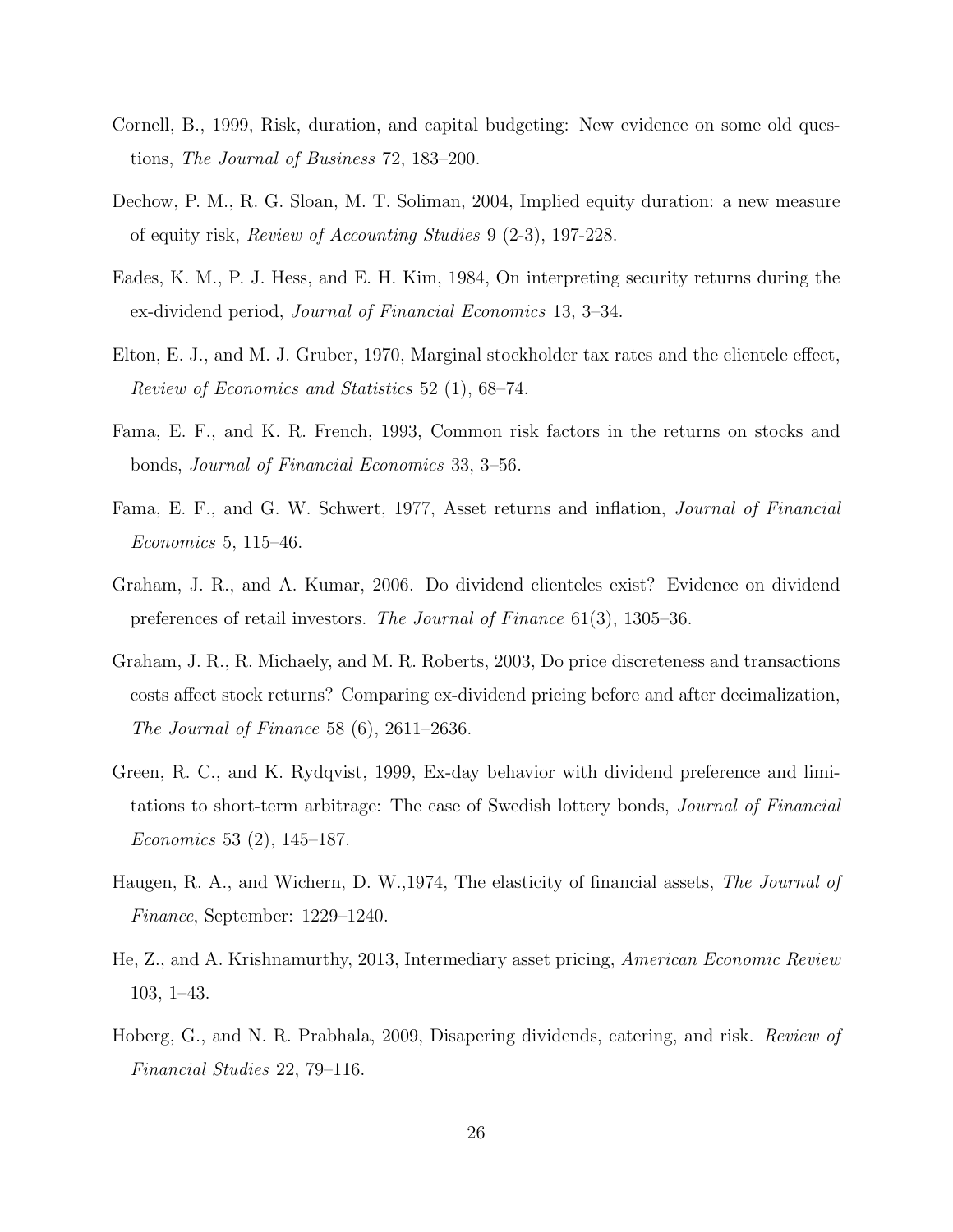- Jegadeesh, N., and S. Titman, 1993, Returns to buying winners and selling losers: Implications for stock market efficiency, The Journal of Finance 48 (1), 65-91.
- Lanstein, R., and W. F. Sharpe, 1978, Duration and security risk, The Journal of Financial and Quantitative Analysis 13(4), 653–668.
- Lintner, J., 1956, Distribution of incomes of corporations among dividends, retained earnings, and taxes, American Economic Review 46, 97–113.
- Macaulay, F., 1938, The movements of interest rates, bond yields and stock prices in the United States since 1856, New York: National Bureau of Economic Research.
- Merton, R., 1974, On the pricing of corporate debt: the risk structure of interest rates, The Journal of Finance 29(2), 449–470.
- Modigliani, F., and R. Cohn, 1979, Inflation, rational valuation, and the market, Financial Analysts Journal, 37, 24–44.
- Miller, M. H., and F. Modigliani, 1961, Dividend policy, growth, and the valuation of shares, The Journal of Business 34(4), 411–433.
- Pastor, L., and P. Veronesi, 2003, Stock valuation and learning about profitability, The Journal of Finance 58, 1749–1789.
- Thaler, R. H., and H. M. Shefrin, 1981, An economic theory of self-control, Journal of Political Economy 89 (2), 392–406.
- Vayanos, D., and P. Woolley, 2013, An institutional theory of momentum and reversal, Review of Financial Studies 26, 1087–1145.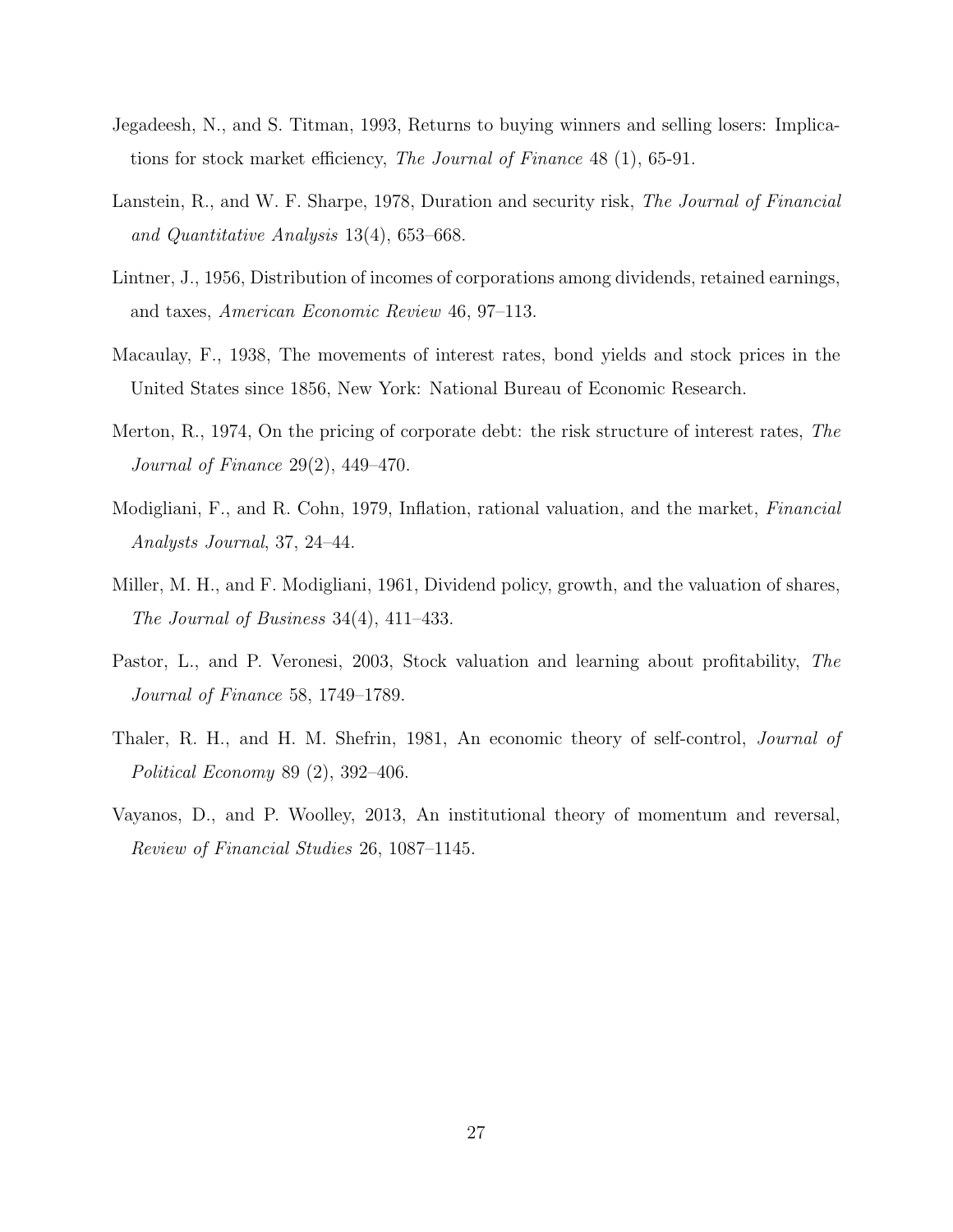<span id="page-27-0"></span>

Panel A Dividend Yield Sorted Portfolios

Figure 1: Market Adjusted Returns to High Dividend Stocks during Taper Tantrum This figure shows the market adjusted returns for high and low dividend stock portfolios during the episode of taper tantrum, when the Federal Reserve Chairman Ben Bernanke expressed optimism about economic conditions and suggested a reduction in asset purchases by the Fed later in 2013: [T]he Committee currently anticipates that it would be appropriate to moderate the monthly pace of purchases later this year. The yields on 10-year Treasury notes jumped from 2.00% to 2.33% from 18 June to 19 June 2013. To form dividend yield portfolios, we rank stocks into quintiles based on their dividend to price ratios (Panel A) or dividend to book equity ratios (Panel B) at the end of June of 2012 and hold the portfolio until the end of June of 2013. The graph shows the daily value-weighted portfolio returns in excess of the CRSP value-weighted stock market return on 19 June 2013.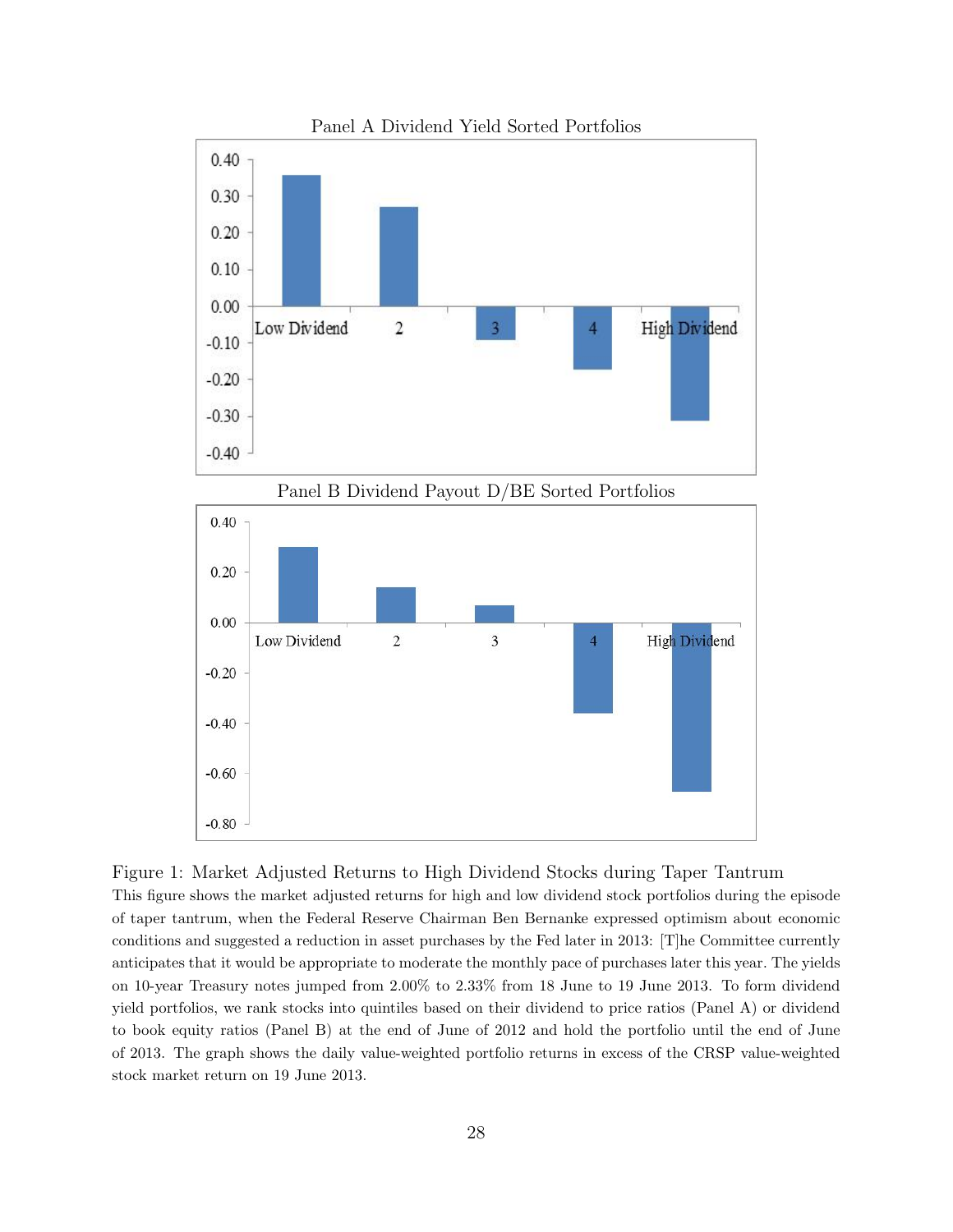<span id="page-28-0"></span>

Figure 2: Time-Varying Duration Estimates for High and Low Dividend Stocks

This figure shows the estimates of duration for high and low dividend stocks over the period July 1963 to December 2014. Duration is estimated as the negative of the slope coefficients for changes in yields on 10-year Treasury notes from regressions of excess stock returns on changes in yields and stock market returns over a 10-year rolling window. In Panel A (B), high and low dividend stocks refer to stocks in the top and bottom 20% of stocks ranked on the dividend to price (dividend to book equity) ratios. We compute value-weighted return on portfolios formed at the end of each June from 1963 and rebalanced at the end of next June.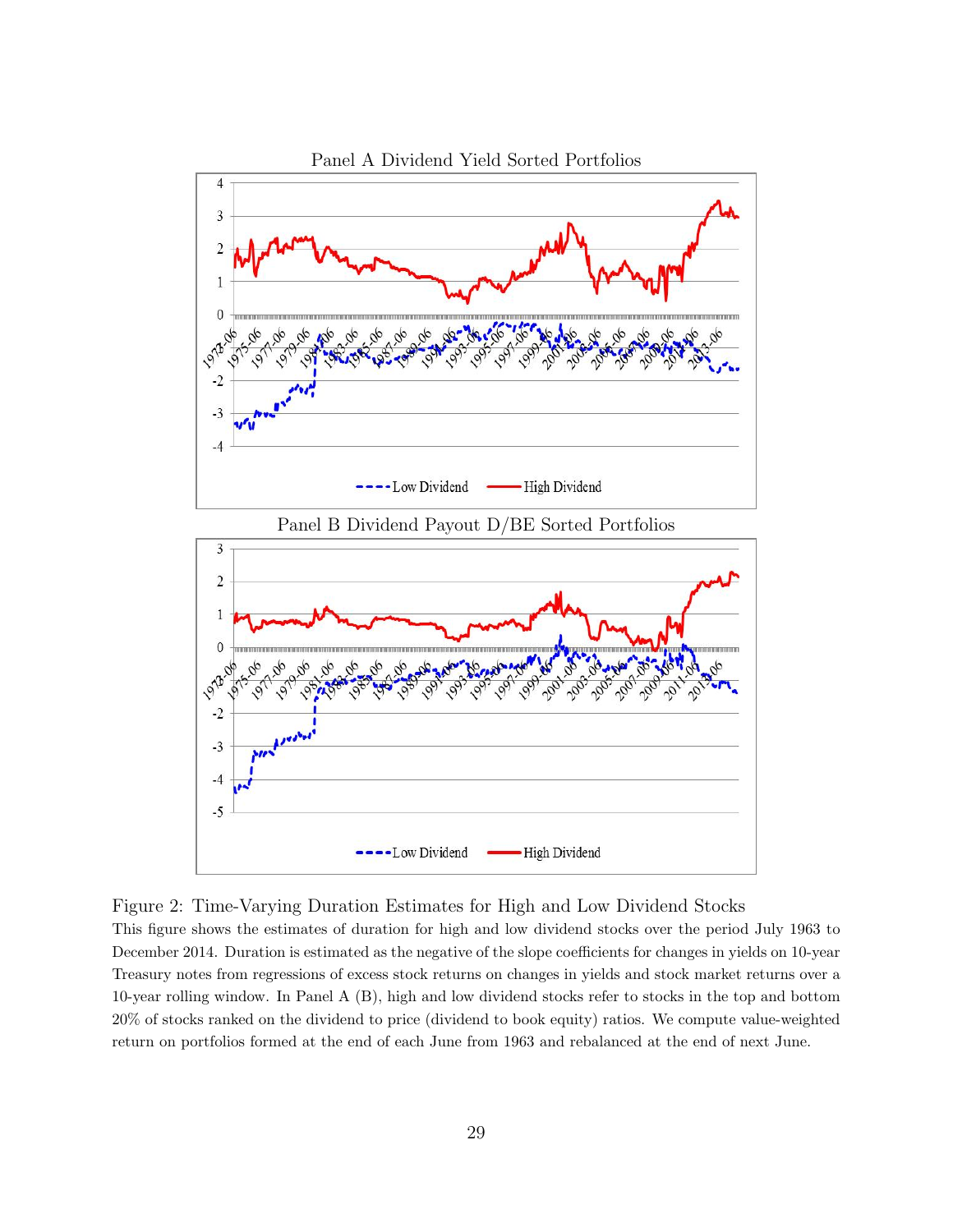<span id="page-29-0"></span>

Figure 3: Valuation Spread Between High and Low Dividend Stocks and Interest Rates This figure shows the time-series plot of difference in Market/Book ratio between the high and low dividend portfolios. We form quintile portfolios based on dividend to price at the end of each June from 1966 and rebalanced at the end of next June. Monthly market to book ratio is calculated as the total market capitalization of equity divided by the total beginning-of-quarter book value of equity for each portfolio. We calculate the difference in M/B between the top and bottom quintile portfolios. We then filter out the effect of stock and bond market volatility by regressing the valuation spread (and 10-year Treasury note yield) on the monthly volatility of daily stock market excess return and daily yield change on 10-year Treasury notes, and obtain the residuals. For ease of comparison, the figure shows the yearly average of the residuals standardized to mean 0 and unit standard deviation, with the interest rate similarly standardized.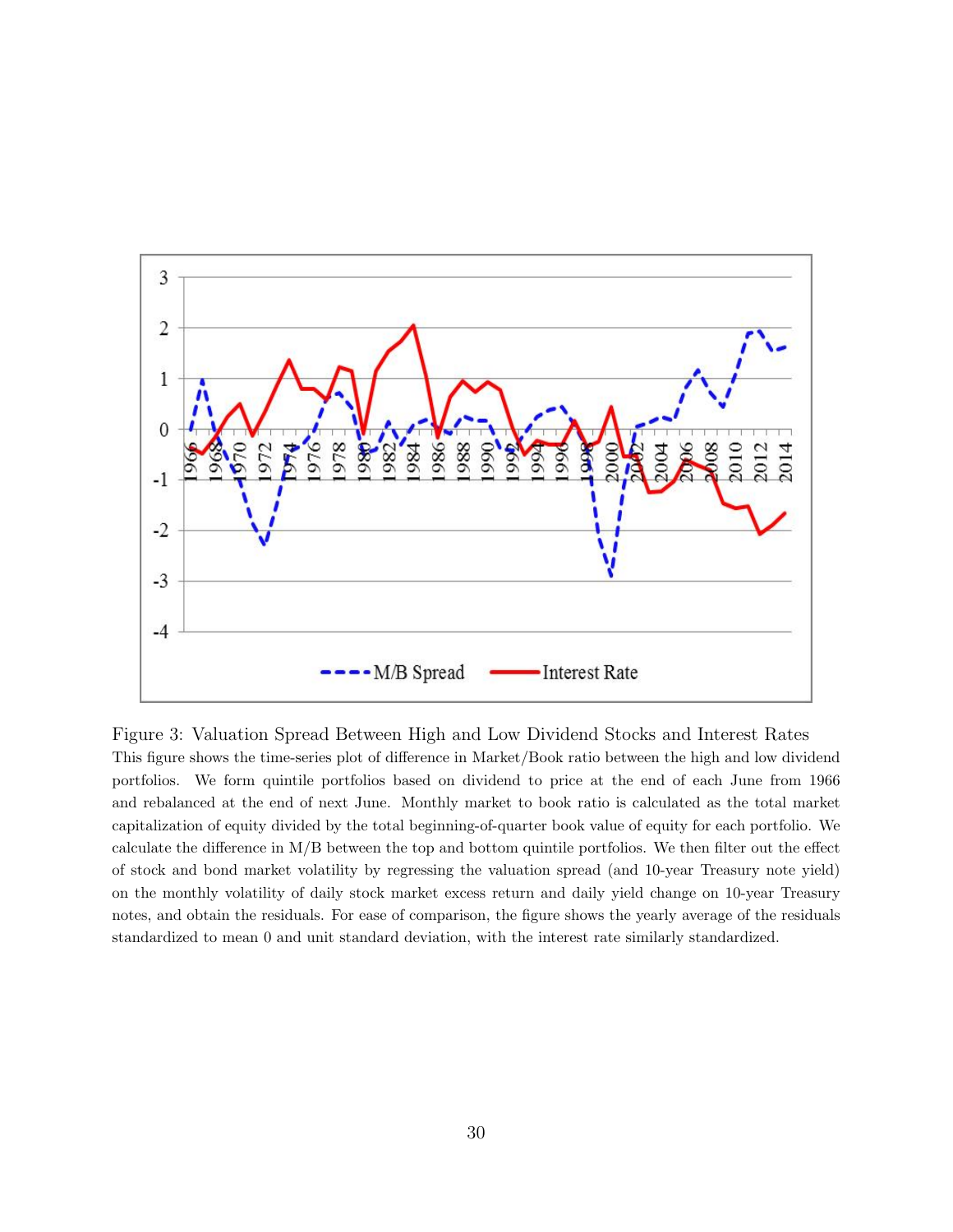<span id="page-30-0"></span>



This figure shows the portfolio weights of high dividend stocks in institutional portfolios in excess of those in the market portfolio under low and high interest rate environments each quarter from 1980 to 2014. High dividend stocks include stocks in the top 20% on the basis of their ranks of the dividend price ratios. High and low interest rate periods are top and bottom 20% of quarters ranked on the basis of long-term interest rates as measured by the 10-year Treasury note yields.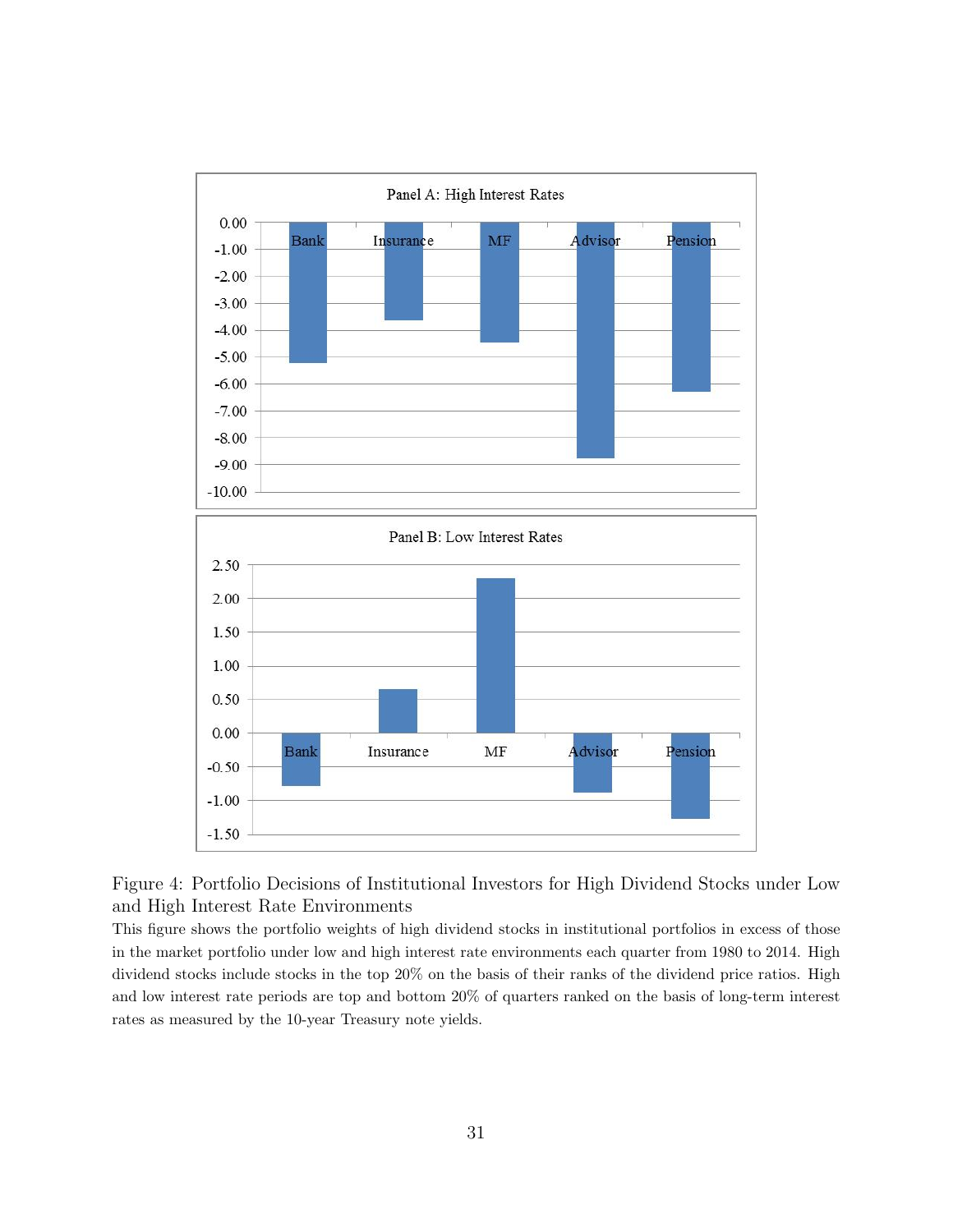<span id="page-31-0"></span>

Figure 5: Fund Flows to Income-Oriented Mutual Funds and Long-Term Interest Rates This figure shows the evolution of flows to income-oriented open-end mutual funds and long-term interest rates as proxied by the yields on 10-year Treasury notes on a yearly basis from 1963 to 2014. Flows to income mutual funds are calculated as net dollar flows divided by total net assets at the end of the previous year and are in excess of proportional flows to all equity mutual funds. For ease of interpretation, the series of fund flows and long-term interest rates are scaled to have a mean of zero and standard deviation of one. The two series have a correlation coefficient of -0.50 with a p-value of 0.0001.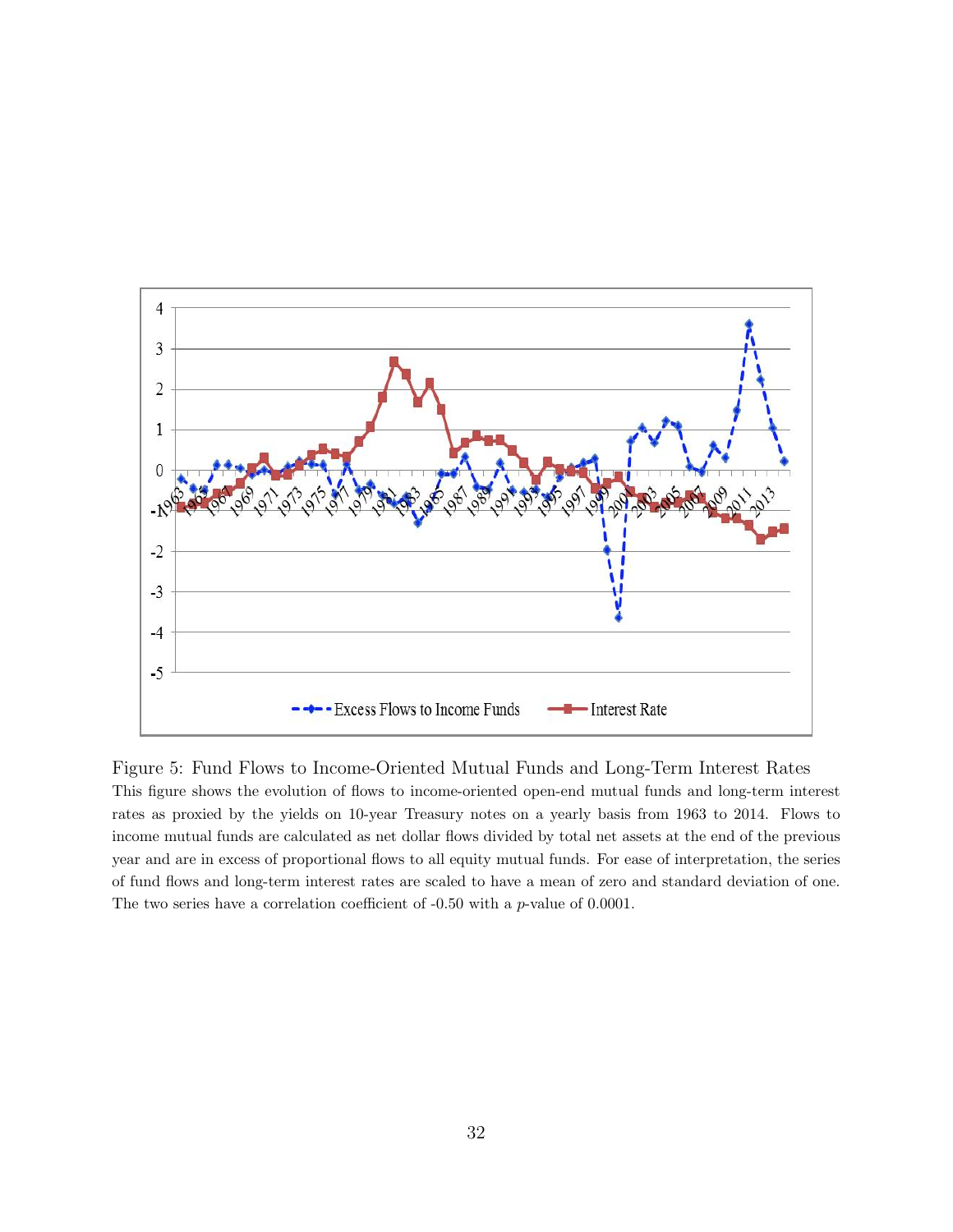#### <span id="page-32-0"></span>Table 1: Duration Estimates for Dividend Sorted Portfolios

This table shows the estimates of duration for high and low dividend stocks over the period July 1963 to December 2014. Duration is estimated as the negative of the slope coefficients for changes in yields on 10-year Treasury notes from regressions of excess stock returns on changes in yields and stock market return factors. In the specification for Duration 1, we include excess aggregate stock market return; in that for Duration 2, we include excess market returns, the Fama and French (1993) size and value factors, and the Jegadeesh and Titman (1993) momentum factor. In Panel A (B), high and low dividend stocks refer to stocks in the top and bottom 20% of stocks ranked on the dividend to price (dividend to book equity) ratios. We compute value-weighted return on portfolios formed at the end of each June from 1963 and rebalanced at the end of next June. \*\*\* stands for statistical significance at the 1% level; \*\* 5%; and \* 10%.

|                       | Low<br>Dividends |           |                      |        | High<br>Dividends | $High-Low$ |
|-----------------------|------------------|-----------|----------------------|--------|-------------------|------------|
|                       |                  |           | Dividend Yield $D/P$ |        |                   |            |
| Duration <sup>1</sup> | $-1.112$         | 0.0726    | 0.598                | 1.008  | 1.348             | $2.460***$ |
|                       | $(-4.49)$        | (0.30)    | (2.42)               | (3.71) | (3.53)            | (4.70)     |
| Duration <sup>2</sup> | $-0.911$         | $-0.0724$ | 0.323                | 0.572  | 0.694             | $1.605***$ |
|                       | $(-3.93)$        | $(-0.31)$ | (1.45)               | (2.76) | (2.67)            | (4.18)     |
|                       |                  |           | Dividend Payout D/BE |        |                   |            |
| Duration <sup>1</sup> | $-0.978$         | $-0.628$  | 0.454                | 0.396  | 0.873             | $1.851***$ |
|                       | $(-3.47)$        | $(-2.67)$ | (2.23)               | (1.69) | (3.53)            | (4.50)     |
| Duration <sup>2</sup> | $-0.861$         | $-0.653$  | 0.285                | 0.108  | 0.543             | $1.403***$ |
|                       | $(-3.18)$        | $(-2.91)$ | (1.55)               | (0.53) | (2.77)            | (3.93)     |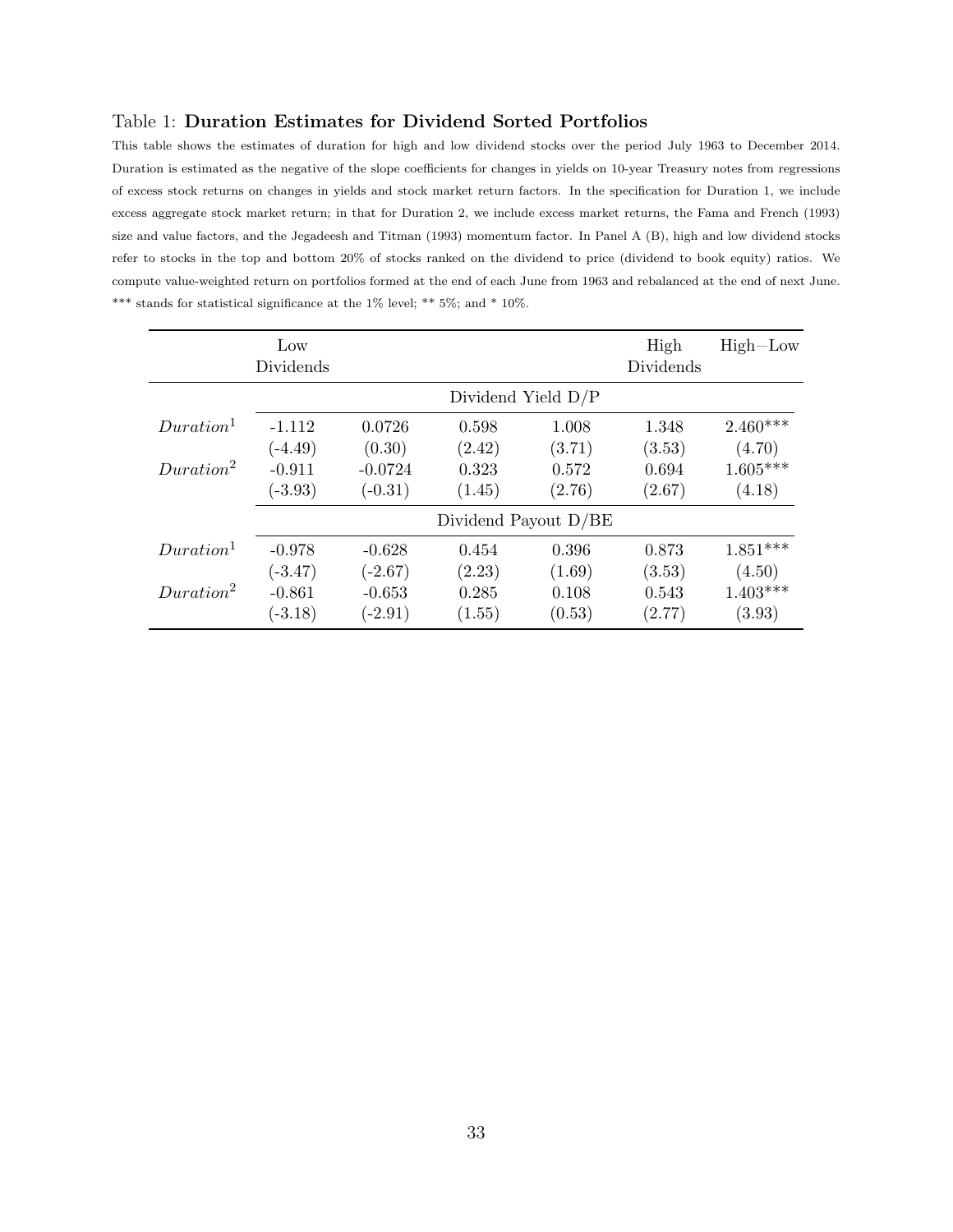### <span id="page-33-0"></span>Table 2: Characteristics of High Dividend Stocks

This table shows the exposures of high and low dividend stocks to the market, size, value, and momentum over the period July 1963 to December 2014. In Panel A (B), high and low dividend stocks refer to stocks in the top and bottom 20% of stocks ranked on the dividend to price (dividend to book equity) ratios. We compute value-weighted return on portfolios formed at the end of each June from 1963 and rebalanced at the end of next June. \*\*\* stands for statistical significance at the 1% level;  $^{**}$  5%; and \* 10%.

|            | Low Divi-<br>dends |           |                      |           | High Div-<br>idends | $High-Low$  |
|------------|--------------------|-----------|----------------------|-----------|---------------------|-------------|
|            |                    |           | Dividend Yield D/P   |           |                     |             |
| Market     | 1.125              | 1.027     | 0.979                | 0.949     | 0.877               | $-0.248***$ |
|            | (67.09)            | (60.69)   | (60.70)              | (63.35)   | (46.60)             | $(-8.89)$   |
| <b>SMB</b> | $-0.0449$          | $-0.173$  | $-0.183$             | $-0.16$   | $-0.0831$           | $-0.0382$   |
|            | $(-1.97)$          | $(-7.54)$ | $(-8.37)$            | $(-7.86)$ | $(-3.25)$           | $(-1.01)$   |
| <b>HML</b> | $-0.247$           | 0.0491    | 0.185                | 0.381     | 0.672               | $0.919***$  |
|            | $(-9.82)$          | (1.93)    | (7.64)               | (16.92)   | (23.79)             | (22.00)     |
| Momentum   | $-0.0611$          | $-0.0274$ | $-0.00941$           | $-0.0638$ | $-0.103$            | $-0.0417$   |
|            | $(-3.78)$          | $(-1.68)$ | $(-0.61)$            | $(-4.42)$ | $(-5.67)$           | $(-1.55)$   |
| $Adj R^2$  | 0.91               | 0.877     | 0.873                | 0.883     | 0.819               | 0.583       |
|            |                    |           | Dividend Payout D/BE |           |                     |             |
| Market     | 1.189              | 1.148     | 1.059                | 0.974     | 0.885               | $-0.304***$ |
|            | (61.60)            | (71.91)   | (81.45)              | (67.53)   | (63.48)             | $(-11.87)$  |
| <b>SMB</b> | 0.169              | 0.0552    | $-0.042$             | $-0.183$  | $-0.29$             | $-0.459***$ |
|            | (6.32)             | (2.50)    | $(-2.33)$            | $(-9.16)$ | $(-15.03)$          | $(-12.94)$  |
| HML        | $-0.0251$          | 0.0613    | 0.169                | 0.201     | 0.186               | $0.211***$  |
|            | $(-0.85)$          | (2.51)    | (8.48)               | (9.12)    | (8.74)              | (5.40)      |
| Momentum   | $-0.102$           | $-0.115$  | $-0.0857$            | $-0.025$  | $-0.0585$           | $0.0434*$   |
|            | $(-5.37)$          | $(-7.31)$ | $(-6.69)$            | $(-1.76)$ | $(-4.26)$           | (1.72)      |
| $Adj R^2$  | 0.893              | 0.914     | 0.927                | 0.889     | 0.876               | 0.492       |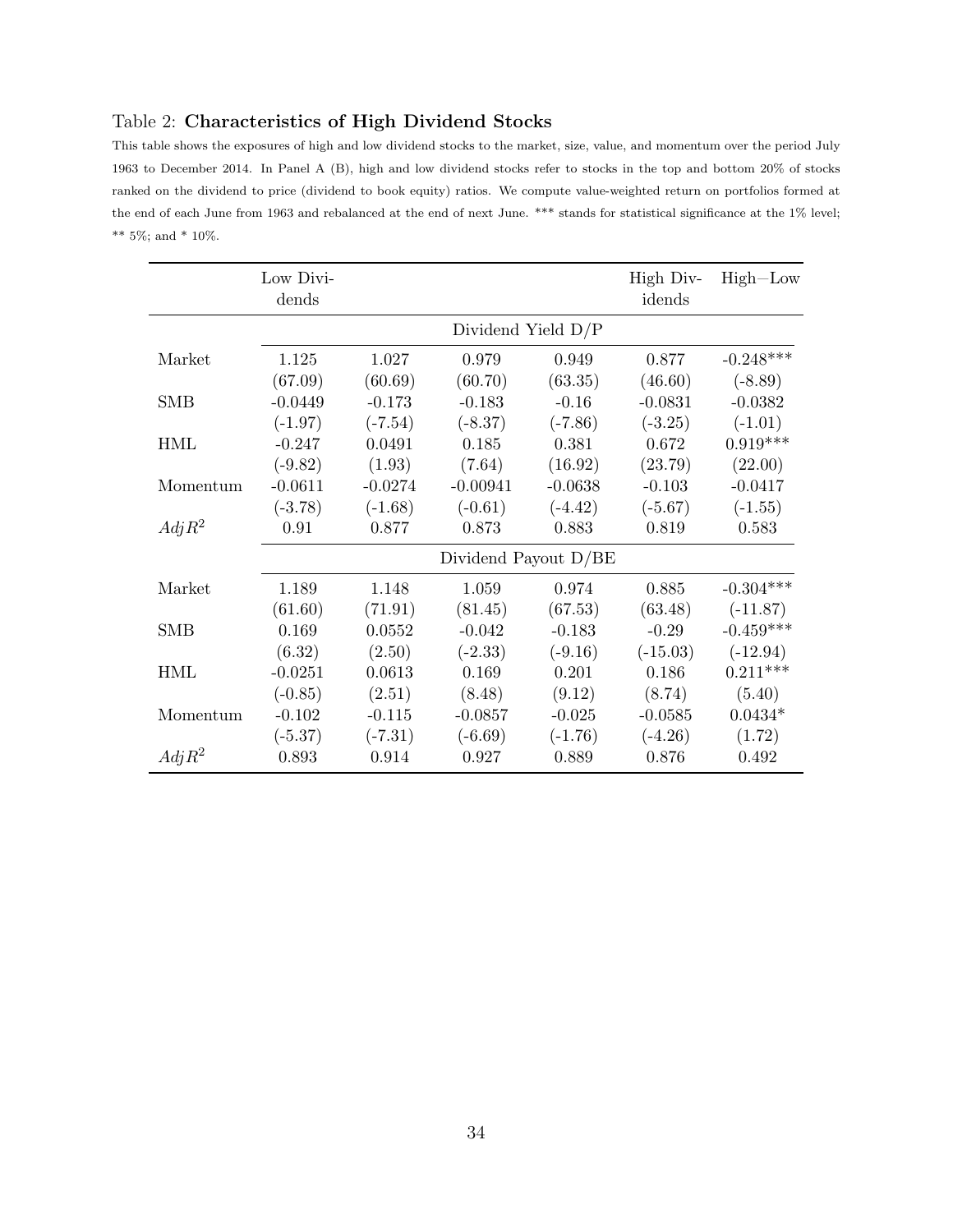#### <span id="page-34-0"></span>Table 3: High Dividends or Low Risk?

This table tests whether the high duration of high dividend stocks is driven by their low risk. Specifically, at the end of each June we independently sort stocks into five quintile portfolios on the basis of their dividend to price ratio along one dimension and idiosyncratic volatilities in the past year along another dimension. Twenty five portfolios thus emerge from the intersection of the double sorts. We compute value-weighted returns to these portfolios and estimate their duration as the negative of the slope coefficients for changes in yields on 10-year Treasury notes from regressions of excess stock returns on changes in yields and excess stock market returns using data from July 1963 to December 2014. \*\*\* stands for statistical significance at the 1% level; \*\*  $5\%$ ; and \*  $10\%$ .

|                       | Idiosyncratic Volatility (IV) |                |           |                |           |  |  |  |
|-----------------------|-------------------------------|----------------|-----------|----------------|-----------|--|--|--|
|                       | Low IV                        | $\overline{2}$ | 3         | $\overline{4}$ | High IV   |  |  |  |
| Low Dividends         | $-0.609$                      | $-0.704$       | $-1.636$  | $-1.959$       | $-2.175$  |  |  |  |
|                       | $(-1.68)$                     | $(-2.28)$      | $(-4.20)$ | $(-3.58)$      | $(-3.11)$ |  |  |  |
| $\overline{2}$        | 0.119                         | $-0.00274$     | $-0.0797$ | $-0.26$        | 0.0999    |  |  |  |
|                       | (0.37)                        | $(-0.01)$      | $(-0.21)$ | $(-0.49)$      | (0.11)    |  |  |  |
| 3                     | 0.786                         | 0.224          | 0.112     | 0.155          | $-0.496$  |  |  |  |
|                       | (2.42)                        | (0.74)         | (0.27)    | (0.29)         | $(-0.55)$ |  |  |  |
| $\overline{4}$        | 1.193                         | 0.925          | 0.054     | 0.0356         | $-1.558$  |  |  |  |
|                       | (3.75)                        | (2.83)         | (0.12)    | (0.05)         | $(-1.50)$ |  |  |  |
| <b>High Dividends</b> | 1.722                         | 0.831          | $-0.631$  | $-0.082$       | $-0.200$  |  |  |  |
|                       | (4.20)                        | (1.62)         | $(-1.15)$ | $(-0.11)$      | $(-0.17)$ |  |  |  |
| $High-Low$            | $2.331***$                    | $1.535***$     | 1.005     | $1.877**$      | 1.975     |  |  |  |
|                       | (4.11)                        | (2.38)         | (1.47)    | (2.03)         | (1.61)    |  |  |  |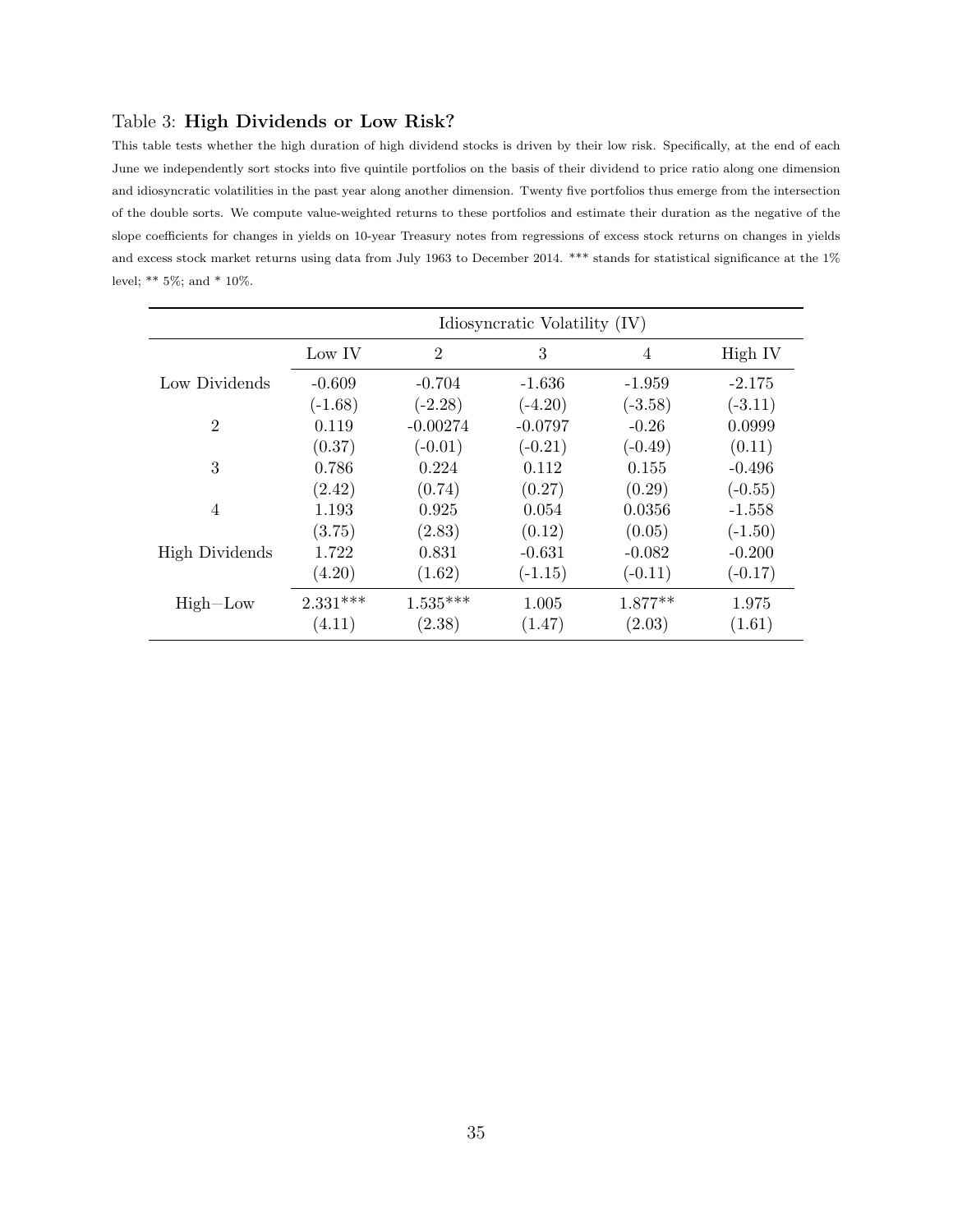#### <span id="page-35-0"></span>Table 4: High Dividends or Low Distance to Default?

This table tests whether the high duration of high dividend stocks is driven by their low distance to default. This table tests whether the high duration of high dividend stocks is driven by their low risk. Specifically, at the end of each June we independently sort stocks into five quintile portfolios on the basis of their dividend to price ratio along one dimension and the distance to default along another dimension. Twenty five portfolios thus emerge from the intersection of the double sorts. We compute value-weighted returns to these portfolios and estimate their duration as the negative of the slope coefficients for changes in yields on 10-year Treasury notes from regressions of excess stock returns on changes in yields and excess stock market returns using data from July 1963 to December 2014. \*\*\* stands for statistical significance at the 1% level; \*\* 5%; and \* 10%.

|                       | Distance to Default (DD) |                |            |                |            |  |  |  |
|-----------------------|--------------------------|----------------|------------|----------------|------------|--|--|--|
|                       | Low DD                   | $\overline{2}$ | 3          | $\overline{4}$ | High DD    |  |  |  |
| Low Dividends         | $-0.732$                 | $-1.555$       | $-0.429$   | $-0.861$       | $-0.888$   |  |  |  |
|                       | $(-1.02)$                | $(-2.57)$      | $(-0.92)$  | $(-2.12)$      | $(-2.51)$  |  |  |  |
| $\overline{2}$        | $-0.673$                 | $-0.339$       | 0.478      | 0.0132         | 0.203      |  |  |  |
|                       | $(-0.80)$                | $(-0.63)$      | (1.10)     | (0.03)         | (0.54)     |  |  |  |
| 3                     | 0.521                    | $-0.0882$      | 0.53       | 0.463          | 0.228      |  |  |  |
|                       | (0.76)                   | $(-0.17)$      | (1.07)     | (1.10)         | (0.68)     |  |  |  |
| $\overline{4}$        | $-0.177$                 | 0.325          | 1.53       | 1.016          | 1.256      |  |  |  |
|                       | $(-0.24)$                | (0.57)         | (3.68)     | (2.94)         | (3.36)     |  |  |  |
| <b>High Dividends</b> | 0.802                    | 0.759          | 1.915      | 1.777          | 1.345      |  |  |  |
|                       | (0.99)                   | (1.42)         | (4.26)     | (4.20)         | (2.68)     |  |  |  |
| HighLow               | $1.534*$                 | $2.314***$     | $2.344***$ | $2.638***$     | $2.233***$ |  |  |  |
|                       | (1.70)                   | (3.08)         | (3.54)     | (4.52)         | (3.19)     |  |  |  |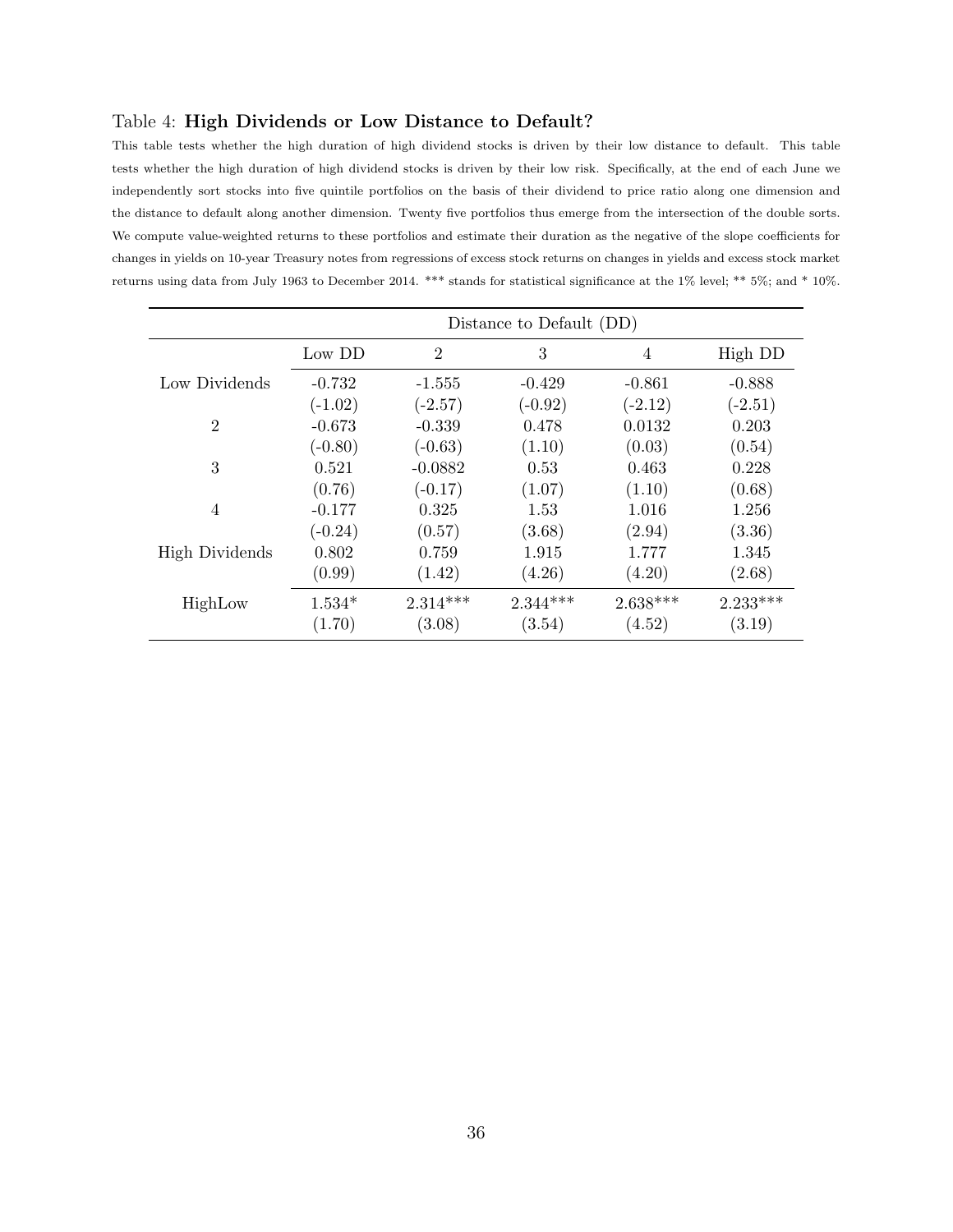#### <span id="page-36-0"></span>Table 5: Valuation Spread Between High and Low Dividend Stocks

This table examines the difference in valuation between high and low dividend stocks and its relation with long-term bond yield. We form quintile portfolios based on dividend to price at the end of each June from 1966 and rebalanced at the end of next June. Monthly market to book ratio is calculated as the total market capitalization of equity divided by the total beginning-of-quarter book value of equity for each portfolio. We calculate the spread in M/B between the top and bottom quintile portfolios. We then perform a monthly time-series regression of the M/B spread on 10-year Treasury note yield. In column (2), we control for monthly volatility of daily stock market excess return and daily yield change on 10-year Treasury notes. The standard errors are corrected for heteroscedasticity and autocorrelation. \*\*\* stands for statistical significance at the 1% level; \*\* 5%; and \* 10%.

|                             | (1)         | (2)                    |
|-----------------------------|-------------|------------------------|
| 10 Year Treasury Note Yield | $-0.078**$  | $-0.147***$            |
|                             | $(-2.36)$   | $(-3.97)$              |
| Stock Vol                   |             | $-0.340*$<br>$(-1.92)$ |
| Bond Vol                    |             | $9.992***$             |
|                             |             | $-3.71$                |
| Intercept                   | $-0.858***$ | $-0.692**$             |
|                             | $(-3.05)$   | $(-2.39)$              |
| $\#$ of Obs.                | 567         | 567                    |
| $Adj R^2$                   | 0.046       | 0.122                  |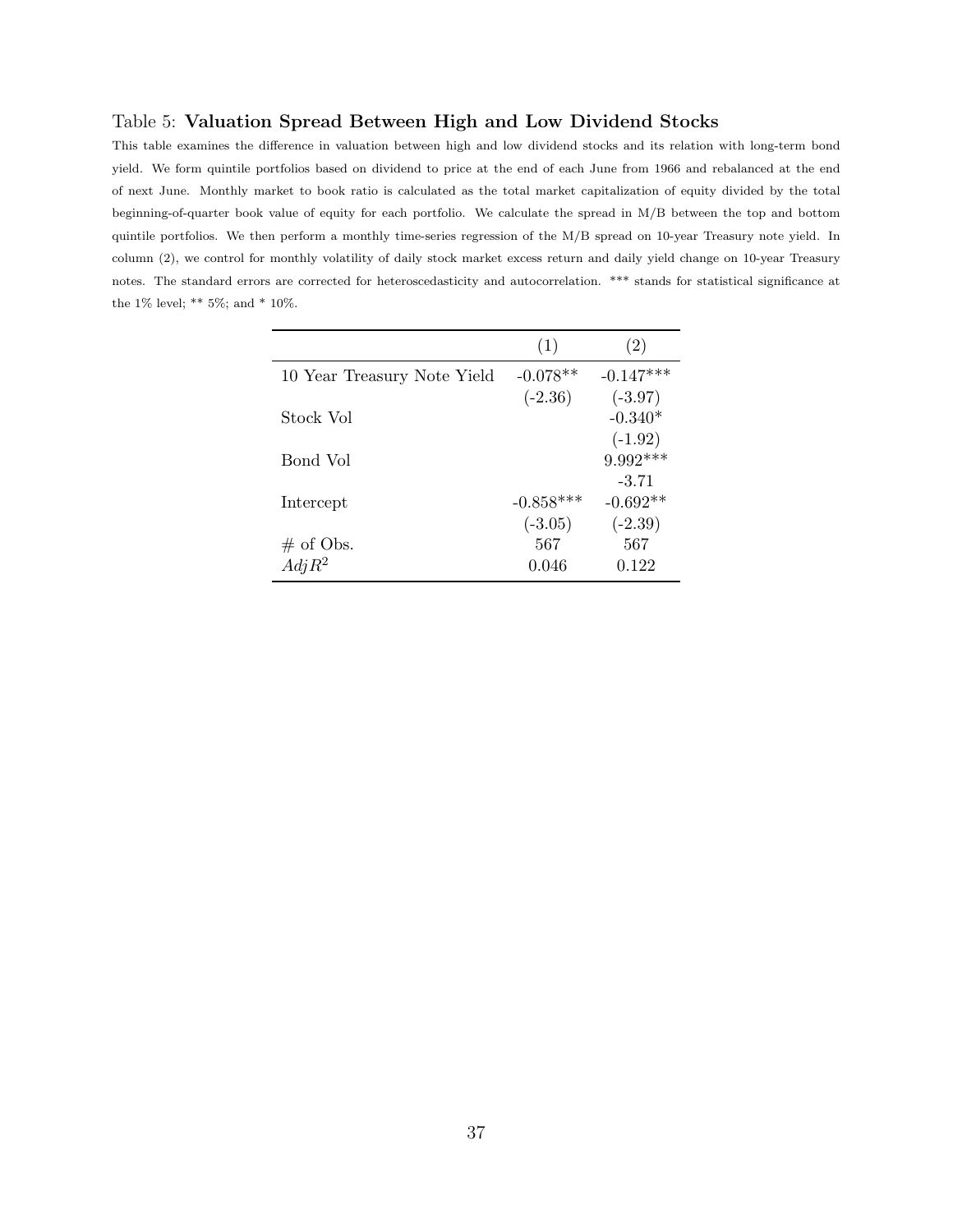## <span id="page-37-0"></span>Table 6: Time-Varying Preference for High Dividend Stocks: Different Types of Institutions

This table shows the dynamic preference of insurance companies, mutual funds, and advisors for high dividend stocks, which varies with the level of interest rates. Specifically, over the period 1980Q1 to 2014Q4, we run panel regressions of the ownership of stocks by each institutional type on the dividend price ratio, the interaction between the dividend price ratio and the level of interest rates, and several firm characteristics including size, book-to-market, past one year return (MOM), and membership in the Standard & Poors 500 Index. These regressions include time fixed effect with standard errors clustered by firm. \*\*\* stands for statistical significance at the  $1\%$  level; \*\*  $5\%$ ; and \*  $10\%.$ 

|                          | Insurance Companies |             |             | Mutual Funds | Advisors    |             |
|--------------------------|---------------------|-------------|-------------|--------------|-------------|-------------|
| DY                       | $-0.0120***$        | $0.0236***$ | $-0.00864*$ | $0.0474***$  | $-0.101***$ | $0.0515*$   |
|                          | $(-2.98)$           | (3.71)      | $(-1.66)$   | (5.92)       | $(-6.37)$   | (1.85)      |
| $DY \times InterestRate$ |                     | $-0.569***$ |             | $-0.897***$  |             | $-2.433***$ |
|                          |                     | $(-4.91)$   |             | $(-6.75)$    |             | $(-5.20)$   |
| <i>Size</i>              | 0.00655             | 0.0066      | 0.00626     | 0.00634      | 0.0183      | 0.0186      |
|                          | (21.67)             | (21.68)     | (27.50)     | (27.72)      | (28.32)     | (28.61)     |
| BM                       | 0.00254             | 0.00269     | 0.000508    | 0.000757     | 0.00238     | 0.00306     |
|                          | (5.78)              | (6.01)      | (1.08)      | (1.59)       | (2.04)      | (2.56)      |
| MOM                      | $-0.00156$          | $-0.00144$  | 0.000233    | 0.000421     | 0.00312     | 0.00363     |
|                          | $(-3.77)$           | $(-3.46)$   | (0.51)      | (0.92)       | (2.74)      | (3.14)      |
| SP500                    | $-0.00099$          | $-0.00101$  | $-0.00069$  | $-0.00072$   | $-0.00578$  | $-0.00588$  |
|                          | $(-0.70)$           | $(-0.71)$   | $(-0.59)$   | $(-0.62)$    | $(-1.86)$   | $(-1.89)$   |
| No. of Obs               | 262,529             | 262,529     | 262,529     | 262,529      | 262,529     | 262,529     |
| $Adj R^2$                | 0.141               | 0.141       | 0.34        | 0.341        | 0.382       | 0.383       |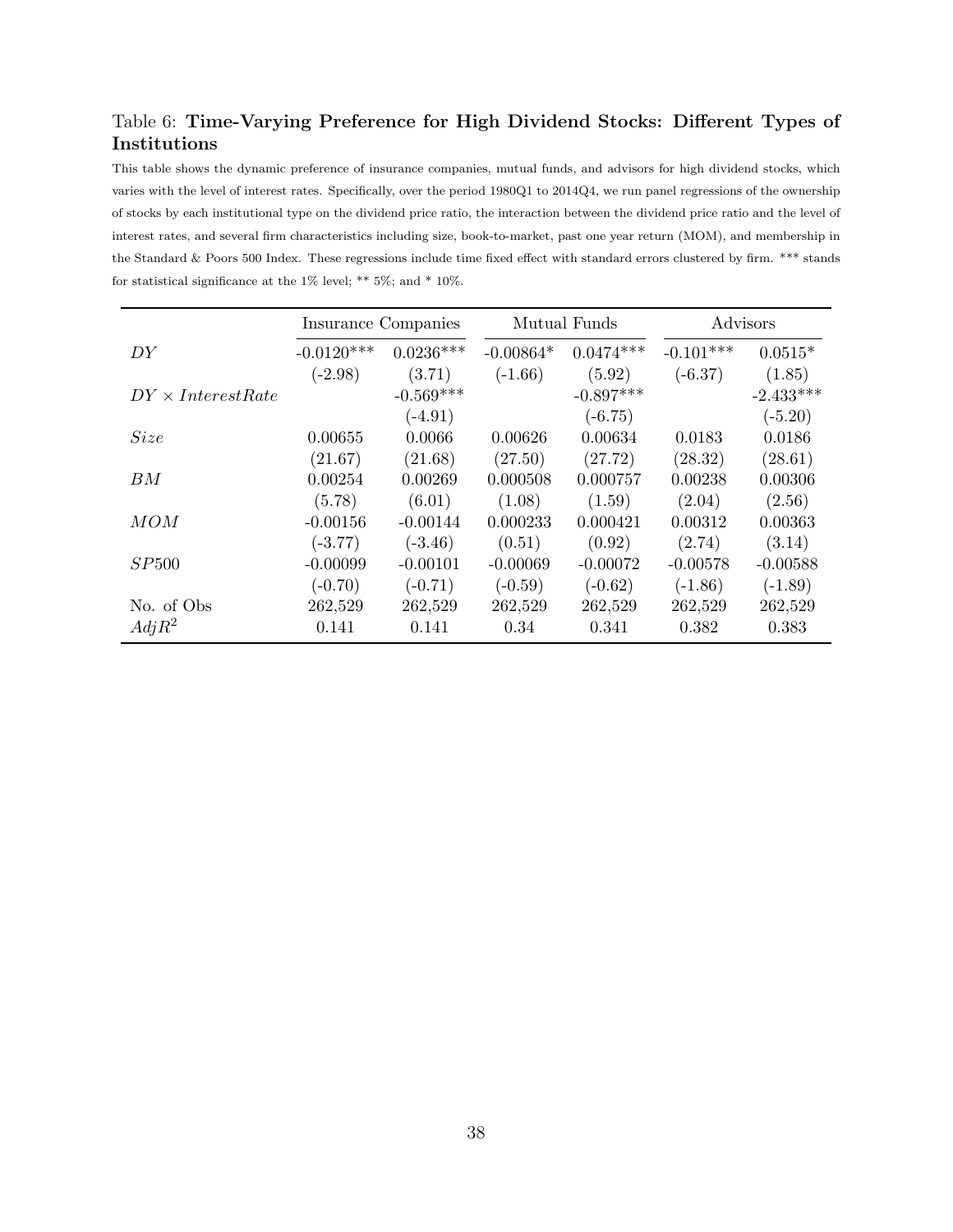#### <span id="page-38-0"></span>Table 7: Time-Varying Preference for High Dividend Stocks: Income Funds

This table reports income funds portfolio weights in excess of the market weight for stocks of different dividend yield levels. For each quarter, we short stocks into quintile portfolio based on its beginning of year dividend-price ratio. We calculate income funds weights in each of the portfolios and subtract their weights in the market portfolio. We report the time series average of the excess weights for the whole sample period, as well as the average excess weights during the different interest rate regimes. High and low interest rate periods are top and bottom 20% of quarters ranked on the basis of long-term interest rates as measured by the 10-year Treasury note yields. \*\*\* stands for statistical significance at the 1% level; \*\* 5%; and \* 10%.

|                       |              | Interest Rate Regime |                |           |            |            |             |
|-----------------------|--------------|----------------------|----------------|-----------|------------|------------|-------------|
|                       | Whole Sample | Low                  | $\overline{2}$ | 3         | 4          | High       | $High$ -Low |
| Low Dividends         | $-0.081$     | $-0.103$             | $-0.112$       | $-0.09$   | $-0.061$   | $-0.042$   | $0.061***$  |
|                       | $(-25.79)$   | $(-41.22)$           | $(-20.52)$     | $(-9.45)$ | $(-20.84)$ | $(-15.06)$ | (16.31)     |
| $\overline{2}$        | $-0.034$     | $-0.063$             | $-0.027$       | $-0.035$  | $-0.033$   | $-0.008$   | $0.055***$  |
|                       | $(-13.00)$   | $(-17.45)$           | $(-4.04)$      | $(-8.57)$ | $(-7.23)$  | $(-2.32)$  | (10.78)     |
| 3                     | 0.016        | 0.029                | 0.03           | 0.02      | $-0.013$   | 0.01       | $-0.019**$  |
|                       | (5.80)       | (4.65)               | (4.97)         | (3.08)    | $(-2.33)$  | (2.08)     | $(-2.46)$   |
| $\overline{4}$        | 0.068        | 0.093                | 0.053          | 0.07      | 0.067      | 0.05       | $-0.039***$ |
|                       | (32.08)      | (19.90)              | (17.42)        | (20.15)   | (17.85)    | (18.38)    | $(-7.06)$   |
| <b>High Dividends</b> | 0.03         | 0.045                | 0.056          | 0.036     | 0.04       | $-0.013$   | $-0.058***$ |
|                       | (8.48)       | (12.28)              | (8.63)         | (14.37)   | (7.05)     | $(-1.48)$  | $(-5.98)$   |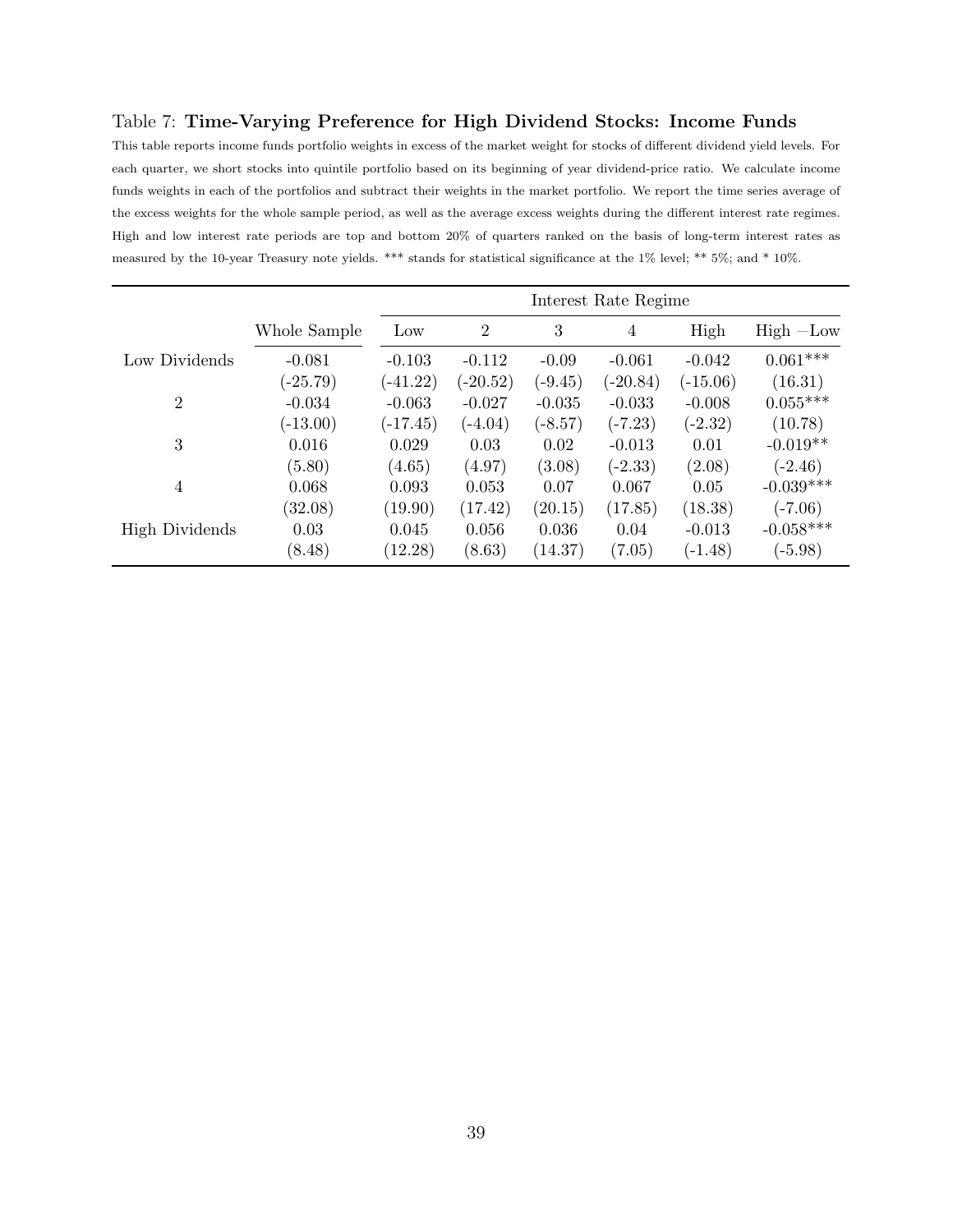#### <span id="page-39-0"></span>Table 8: Dividend Yield and Competition among Income Funds

This table reports the flow-performance relation for income funds. We separately examine the effects of funds past quarter net returns (Fund Return) and their dividend yield component on the current-quarter flows. Dividend yield is measured as the ratio between the amount of dividend distribution and the NAV at which the dividends can be reinvested. We also include interaction terms between the performance measures and long-term interest rates, i.e., the yield on 10-year Treasury notes. In column 2, Interest Rate is a continuous variable during the quarter of flow. In column 3 and 4, Low Interest Rate is an indicator variable that takes a value of 1 if the interest rate during the quarter is among the lowest 50% and 20% over the entire sample period. Past flow is the flow over the past quarter. We conduct panel regression with time fixed effects. The standard errors are clustered on the fund share class level. \*\*\* stands for statistical significance at the 1% level; \*\* 5%; and \* 10%.

|                                     | (1)        | (2)         | (3)        | (4)        |
|-------------------------------------|------------|-------------|------------|------------|
| FundReturn                          | $0.573***$ | $-0.135$    | $0.630***$ | $0.697***$ |
|                                     | (6.39)     | $(-0.43)$   | (4.59)     | (6.69)     |
| Dividends                           | 0.634      | $3.629***$  | $-0.841$   | $-0.538$   |
|                                     | (1.30)     | (2.67)      | $(-1.23)$  | $(-0.98)$  |
| $FundReturn \times InterestRate$    |            | $0.138***$  |            |            |
|                                     |            | (2.52)      |            |            |
| $Dividends \times InterestRate$     |            | $-0.605***$ |            |            |
|                                     |            | $(-2.59)$   |            |            |
| $FundReturn \times LowInterestRate$ |            |             | $-0.085$   | $-0.444**$ |
|                                     |            |             | $(-0.48)$  | $(-2.17)$  |
| $Dividends \times LowInterestRate$  |            |             | $2.128**$  | $3.047***$ |
|                                     |            |             | (2.30)     | (2.90)     |
| PastFlow                            | $0.304***$ | $0.304***$  | $0.304***$ | $0.304***$ |
|                                     | (27.46)    | (27.43)     | (27.46)    | (27.42)    |
| Intercept                           | $-0.003$   | 0.005       | $-0.004$   | 0.002      |
|                                     | $(-0.18)$  | (0.32)      | $(-0.28)$  | (0.15)     |
| $#$ of Obs                          | 35,976     | 35,976      | 35,976     | 35,976     |
| $Adj R^2$                           | 14.89%     | 14.93%      | 14.90%     | 14.94%     |